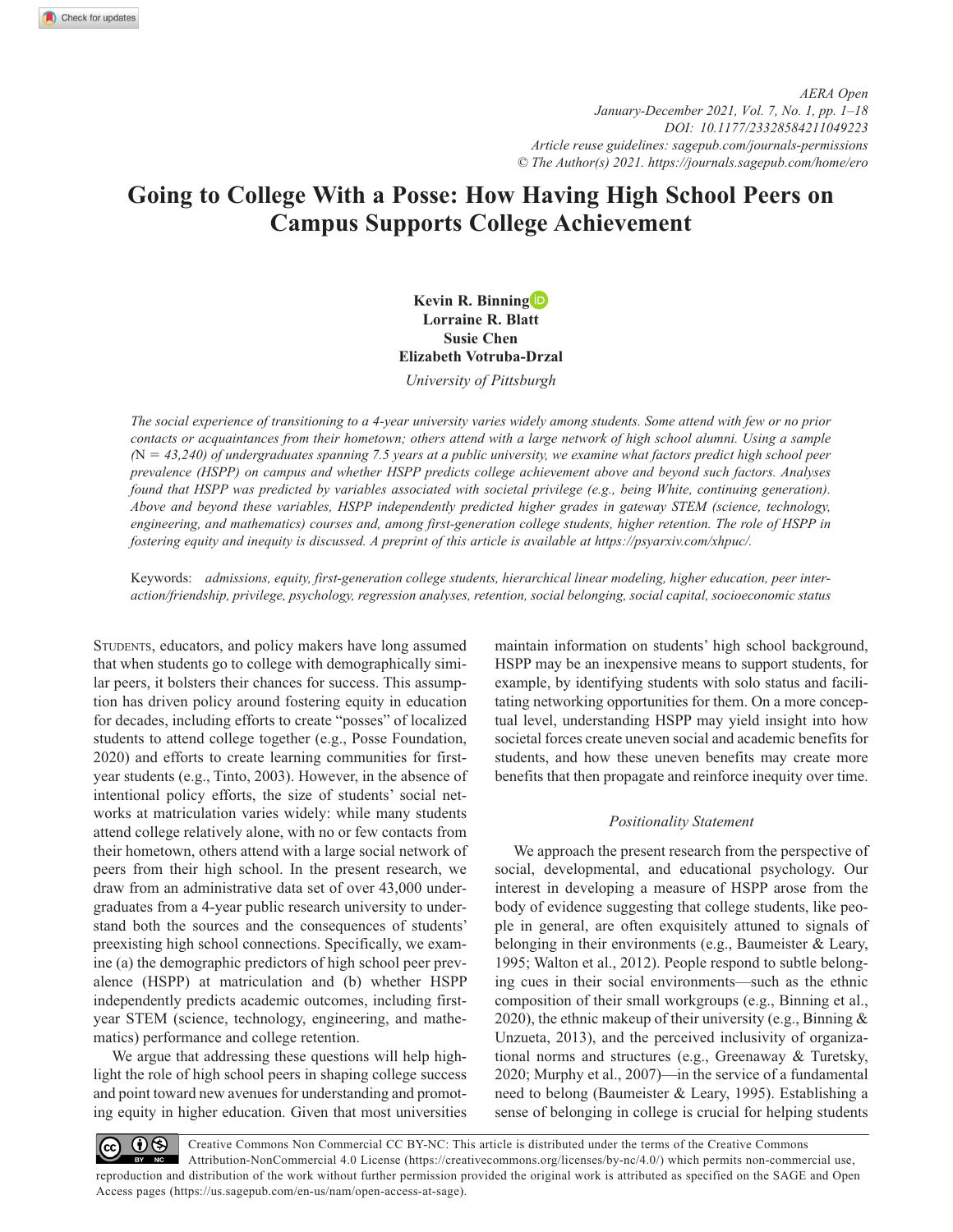reach their full academic potential (e.g., Chen et al., 2021; Strayhorn, 2012; Walton & Brady, 2019), and research has shown that solo status, defined as being the only representative of a particular social category, can have detrimental effects on learning (Sekaquaptewa & Thompson, 2002), memory (Lord & Saenz, 1985), and self-regulation (Johnson & Richeson, 2009). As such, our core thesis is that HSPP uniquely predicts student outcomes above and beyond the demographic variables associated with HSPP. Furthermore, we reasoned that while HSPP may be generally beneficial for students, it may be especially beneficial for students who need it most, such as those from demographic backgrounds that typically have lower levels of belonging and less access to valuable information (e.g., first-generation college students).

Below we outline our rationale for understanding both the predictors of HSPP and why HSPP may independently predict college achievement.

# *Predictors of HSPP*

We hypothesize that having a large cohort of high school peers on campus at matriculation is likely to be more common among students from more privileged, historically overrepresented societal categories, and higher socioeconomic status (SES) backgrounds. A variety of evidence suggests that people from high social status backgrounds enjoy greater access to valued social networks (see Piff et al., 2018), which we argue extends to include networks of high school peers when attending college. Thus, while HSPP will tend to be higher among those with higher status backgrounds, it may be most beneficial for students from lower status backgrounds.

Selective admissions standards often have the effect of disproportionately filtering out particular groups of students. That is, with notable exceptions (e.g., historically Black colleges and universities), 4-year universities have long had an overrepresentation of privileged groups (e.g., White, high SES, males) relative to their proportion of the broader society. High schools, by contrast, serve a comparatively diverse and inclusive student population, but high schools are highly segregated in terms of factors like race/ethnicity and SES, and high-SES high schools tend to send far more students to college than do low-SES high schools (Rumberger & Palardy, 2005).

Such patterns logically imply that, all else being equal, students from more privileged backgrounds may be more likely to arrive on campus with the additional privilege of having a viable social network in place when they arrive. If a student attends college from a community in which only one in four students attend college, they will tend to have fewer peers on college campuses than a similar student from a community where 3 in 4 attend college. Thus, the high school to college filtering process, and the inequities therein, may result in students from high-SES backgrounds being more likely to matriculate with preexisting social connections.

## *HSPP as a Predictor of College Achievement*

Why would having high school peers on campus at matriculation relate to later college achievement? Below we argue that HSPP is associated with belongingness cues and access to information, both of which may independently predict improved college outcomes.

*Peer Prevalence as a Source of Mere Belonging.* Several brain structures (e.g., dorsolateral prefrontal cortex) and processes are involved with social connection and belonging, as humans attend to belonging cues in their environment seemingly by default (for a review, see Lieberman, 2013). Together with well-known homophily biases, whereby people seek out others who share special background characteristics (McPherson et al., 2001), we reasoned that students likely attend to and encounter their high school peers at college at rates that are greater than would be predicted by their proportional representation on campus.

High school peers could be close friends or mere acquaintances. However, students may benefit from high school peers on campus even if they do not know them well. Having a connection to others in academic settings, even simple acquaintances, enhances academic motivation. Walton et al. have termed the superficial connections people share with others in performance domains "mere belonging" (Walton & Cohen, 2011; Walton et al., 2012). Distinct from social belonging, which connotes deeper feelings of acceptance and security, mere belonging describes minimal, chance, trivial, or superficial connections that people share with other people (Walton et al., 2012). These connections include things like sharing a birthday with another student, sharing the same taste in food as another student, and coming from the same high school as another student. In each of these cases, evidence suggests that mere belonging in a performance domain enhances performance motivation because it highlights socially shared performance goals (Walton et al., 2012). As such, mere belonging can enhance students' sense of belonging, which in turn predicts both short- and longterm college success (Brady et al., 2020; Gopalan & Brady, 2020; Strayhorn, 2012; Walton & Cohen, 2011).

Furthermore, HSPP should be particularly helpful to new college students following the transition to college (Swenson et al., 2008). Tinto (1993) posited that experiences during this pivotal timepoint lead to academic and social integration, which then lead to college persistence. In other words, how students adjust to the college transition has critical long-term implications for their college success. Students who feel psychologically secure in their college environments may be more effective at cultivating their social networks (Turetsky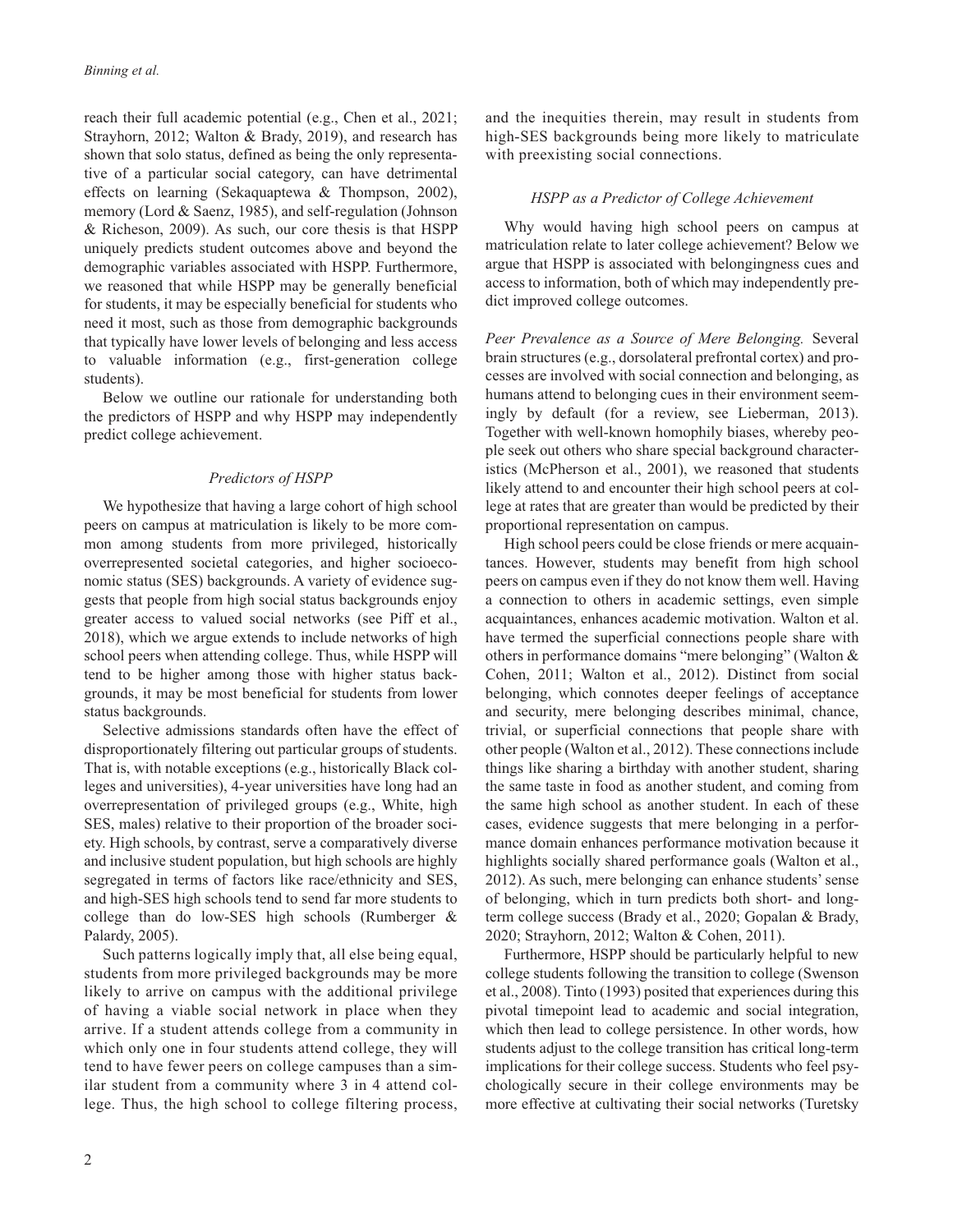et al., 2020), which when connected to the present work suggests how "the rich get richer." That is, HSPP may be one example of how societal privilege creates social circumstances that facilitate thriving. Students with social networks in place when they matriculate do not need to integrate into entirely new social networks; they arrive with one in already in place (Hale et al., 2005; Hoffman et al., 2002). The head start provided by high HSPP may help students achieve the academic and social integration needed to maintain engagement and persistence in college over time.

*Peer Prevalence and Access to Information.* We argue that having many peers from high school elicits both bonding and bridging social capital (Putnam, 2000). Bonding social capital is similar to the idea of mere belonging: having high school peers on campus creates a means to bond with other students, as it denotes a shared high school and regional identity.

Importantly, high school peers also provide bridging capital, as the weak ties (Gee et al., 2017; Granovetter, 1973) and connections allow students better access to external features in the environment, such as access to information. That is, HSPP may also confer informational advantages regarding things like university culture and practical knowledge about majors, disciplines, housing, and social events. Students from more socioeconomically advantaged backgrounds are typically also at an informational advantage, as more advantaged students have better information about the college application process (Engle et al., 2006), higher college enrollment (Sandefur et al., 2006), and higher retention rates when they do attend (Soria & Stebleton, 2012). Students from working-class backgrounds often do not know anyone when they arrive on campus, which can deprive them of potentially useful information about their best fit for housing, what classes to take, and what social events to attend (Armstrong & Hamilton, 2013). As such, while HSPP does not guarantee belonging or better access to information, it provides students with a bridge to these outcomes and, if realized, may contribute to both long- and short-term college success.

*Peer Prevalence Among First-Generation Students.* If HSPP does independently shape students' outcomes, we hypothesized that it should be especially important for students from historically marginalized and underrepresented backgrounds, particularly first-generation college students (i.e., students whose parents do not hold a 4-year college degree).<sup>1</sup> First-generation college students tend to have lower college retention rates than those of continuing generation students (Soria & Stebleton, 2012). Evidence indicates that at least part of this can be explained by a mismatch between the dominant norms on college campuses and the norms and experiences that more commonly characterize these students' upbringing. Norms on college campuses prize independence, autonomy, and individual merit, but

first-generation students, who are more likely to have working class and blue-collar backgrounds, tend adhere to relatively interdependent, communal, and familial norms (Stephens, Fryberg, et al., 2012). This mismatch has a number of downstream implications for these students, including heightened cortisol (a stress hormone) and negative emotions when college norms are framed in ways that emphasize independence ("you are on your own," Stephens, Townsend, et al., 2012). However, research has found increased performance among first-generation students who actively affirmed their own independent values (Harackiewicz et al., 2014; Tibbetts et al., 2016), and thereby moved their selfconstrual more in line with the independent context. Similarly, in an influential review, Guiffrida (2006) argued that familial and home connections may be particularly important for underrepresented students, such as first-generation college students. That is, in contrast to Tinto's (1993) notion that college students benefit from "breaking away" from their family and home cultures, minority students may experience greater benefits from maintaining their prior familial and cultural connections in college.

We reasoned that for first-generation college students, HSPP could help mitigate cultural mismatch. Having a network of peers in place at matriculation may help these students feel a sense of interdependence with similar others while navigating the relatively independent university norms. Having peers from one's high school may help minority students integrate where they came from (i.e., high school and regional culture and identity) with their college identity. In one study, only first-generation college students benefitted from the social capital afforded by the weak ties of Facebook friends (Wohn et al., 2013). That is, having access to people who could provide informational support about going to college (i.e., bridging social capital) was associated with higher expectations of success in college. First-generation students also show particularly strong benefits from connections to institutional agents in college that is, nonkin members of higher status positions who can provide social and informational support (Moschetti & Hudley, 2015; Stanton-Salazar, 1997), and they tend to benefit disproportionally from high perceived peer support (Dennis et al., 2005; for a review, see Mishra, 2020).

## *Present Research*

Below we report our efforts to isolate the effect of HSPP as (a) an outcome of students' academic and demographic background and (b) a predictor of two indicators of college achievement: performance in large introductory STEM courses and college retention. These two academic outcomes were selected deliberately. First, we focused on introductory STEM performance because of our concern with how HSPP would affect students during these early, challenging courses, many of which were very large (over 200 students) and may make students feel relatively anonymous. The bonding and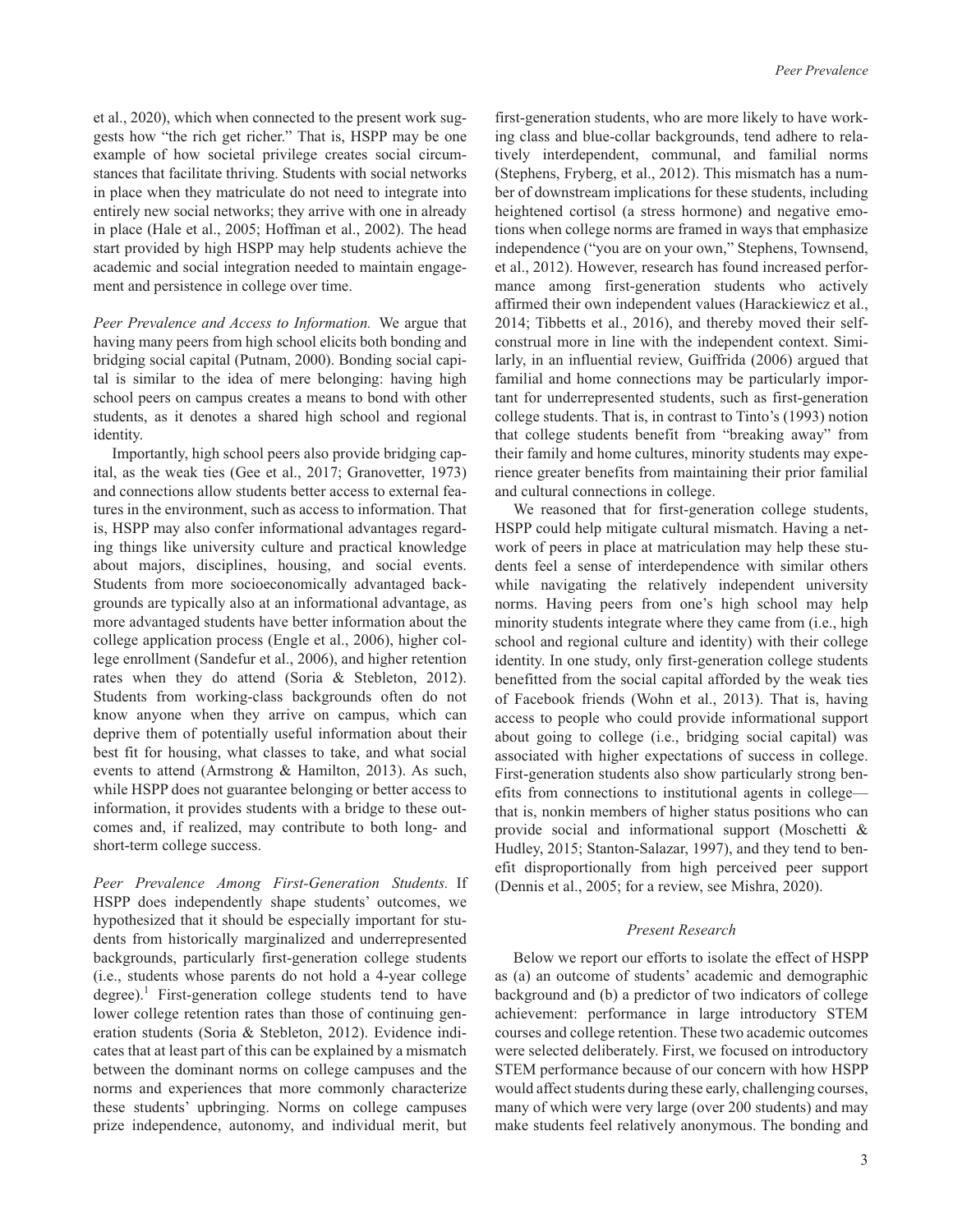bridging social capital provided by higher HSPP may be especially useful in these classes, such that students with high HSPP may get higher grades than their lower HSPP peers.

Second, to understand the potential effects of initial social capital on long-term college outcomes, we examined students' retention at the university. Given that students' ability to establish social connections and intellectual fit following the transition to college are critical to individual students' college retention, students who arrive on campus with high HSPP may arrive with a built-in advantage for retention in college. First-generation college students and students from underrepresented backgrounds commonly report feelings of isolation and alienation following the transition to college (Richardson & Skinner, 1992). HSPP may be especially beneficial for such underrepresented students.

In summary, we hypothesized that

- **Hypothesis 1:** Having high HSPP would be associated with demographic categories associated with societal privilege and overrepresentation, including being White, continuing generation, and from more affluent high schools.
- **Hypothesis 2:** Above and beyond these demographic variables, students who started at the university with high HSPP scores would have better academic performance and higher retention compared with students with low HSPP scores.
- **Hypothesis 3:** The effects of HSPP would differ as a function of students' first-generation status or racial/ ethnic minority status. Since students in these groups tend to have lower belonging and access to information, a higher number of ties from high school (high HSPP) may be particularly helpful for students from these subgroups.

#### **Method**

#### *Sample and Data Sources*

The sample includes data from 43,240 undergraduate students who were enrolled at a large, public research university in the mid-Atlantic portion of the United States between the fall of 2010 and the spring of 2018 and who attended high schools in the United States. Demographic and academic data on this sample of students were provided by the university through a larger project exploring disparities in undergraduate achievement and evaluating interventions specifically in math and science. Thus, to be in the data set, students must have taken at least one biology, chemistry, math, physics, or psychology course. The student-level demographic and administrative data were merged with geographic information obtained from the U.S. Census Bureau (2017) and high school–level data obtained from the U.S. Department of Education's (2017a, 2017b) Common Core

of Data (CCD) and Private School Universe Survey (PSS). Tables 1 and 2 include a description of the sample.

## *Institutional Context*

The university under study is a large, state-related research-intensive university with 19,000 undergraduates (and 10,000 postgraduates). Among undergraduates, approximately 53% of the student body are women, 17% are members of racial/ethnic minority populations, and 9% are first-generation students. The university is moderately selective (60% acceptance rate), has a freshman-to-sophomore retention rate of 93%, a 4-year graduation rate of 70%, and a 6-year graduation rate of 83%. Out of students who do not graduate in 6 years, most transferred to a different institution  $(73%)$ .

#### *Measures*

*High School Peer Prevalence.* This study operationalizes HSPP as the estimated number of students from each individual student's high school concurrently enrolled at the university, assuming a 4-year college completion timeline, when the student matriculates into the university. HSPP is identified using the university's administrative data with students' high school identification numbers and semester of enrollment. The smallest HSPP score in the data set is one, indicating that the student was the only one from their high school who enrolled at the university under study during the same semester and there were no other students from their high school currently enrolled. The largest HSPP score is 329 students. It should be emphasized that since the data set is limited to those who took a math or science course, the peer prevalence variable only captures other students who are also in the data set and is therefore may slightly underestimate the HSPP, since students excluded from the database will not be included in the count. However, general education requirements at the university require students to take at least three natural science courses, and one behavioral science course, thus, the data set captured the vast majority undergraduates at the university during the time period examined. Furthermore, given the high concentration of students with low HSPP, the analyses use a natural log transformation of the variable to linearize the relationship between students' HSPP and the dependent variables (Cohen et al., 2003).

*Introductory Course Grade.* Our examination of the effect of HSPP on course grades considered grades of introductory courses in biology, chemistry, math, physics, and/or psychology. There are 29,957 students in this analysis, which is about 70% of the students in the data set. The introductory course grade analysis relies on a stacked panel data set, so each student can contribute multiple observations to the analysis if they took more than one of the courses examined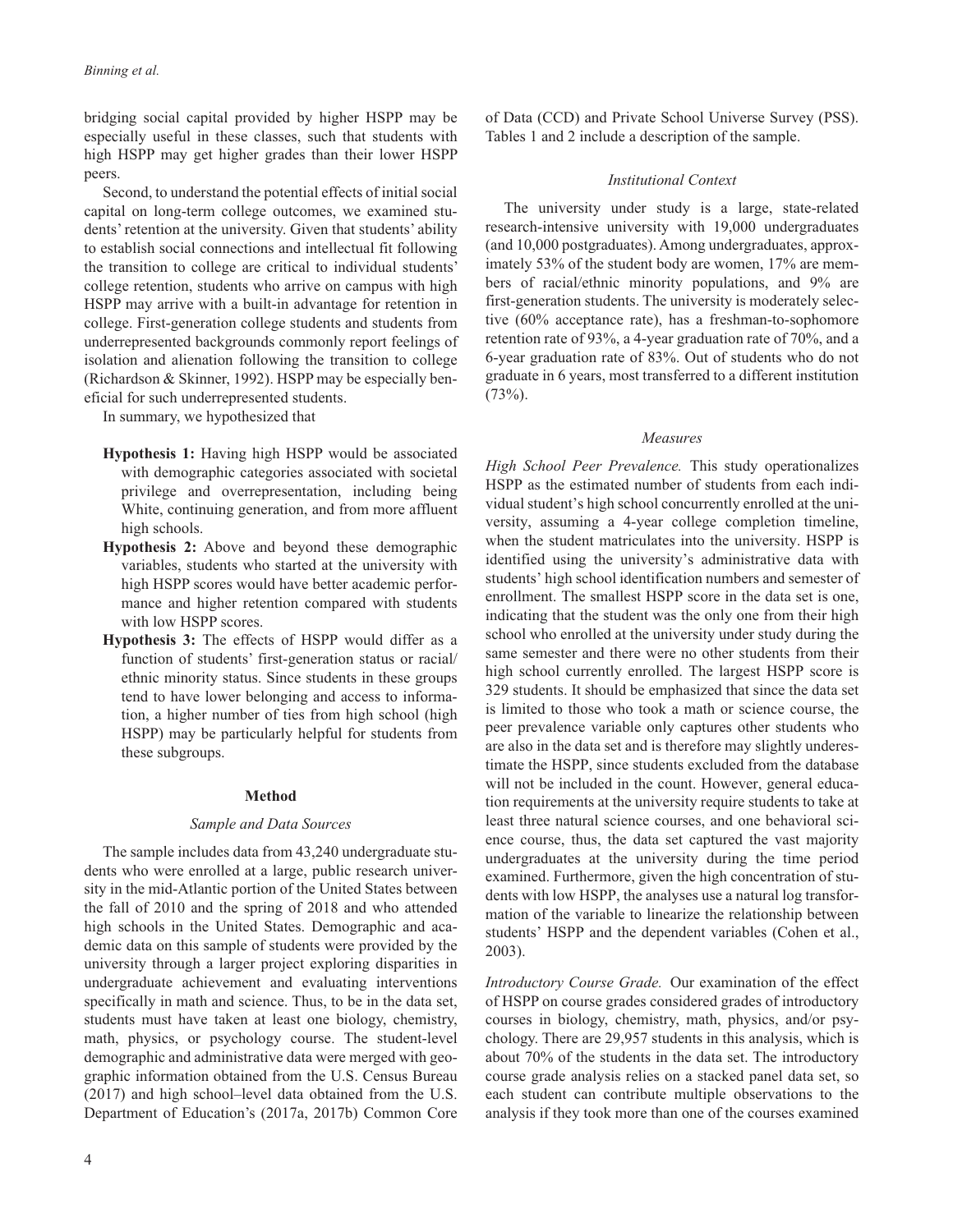|--|

*Description of the Subset of Students Examined for Analyses on Course Grades (Imputed Estimates)*

| Variable                                  | $M$ or $\%$ | <b>SD</b> | Min            | Max      |
|-------------------------------------------|-------------|-----------|----------------|----------|
| Level 1: $N$ (observations) = 65,735      |             |           |                |          |
| Level 2: $N$ (students) = 29,957          |             |           |                |          |
| Number of clusters (high schools) = 3,948 |             |           |                |          |
| Course grade                              | 2.65        | 1.07      | 0.0            | 4.0      |
| Gender                                    |             |           |                |          |
| Female                                    | 51%         |           |                |          |
| Male                                      | 49%         |           |                |          |
| Race/ethnicity                            |             |           |                |          |
| Asian                                     | 12%         |           |                |          |
| <b>Black</b>                              | 6%          |           |                |          |
| Latinx                                    | $3\%$       |           |                |          |
| Multiracial                               | 4%          |           |                |          |
| Other                                     | $0.2\%$     |           |                |          |
| White                                     | 75%         |           |                |          |
| Parent education                          |             |           |                |          |
| High school or below                      | 14%         |           |                |          |
| College or higher                         | $86\%$      |           |                |          |
| Distance from home to college (miles)     | 217.25      | 346.97    | 0.11           | 7,013.62 |
| High school GPA                           | 3.91        | 0.45      | 0.00           | 5.00     |
| SAT verbal/100                            | 6.41        | 0.78      | 2.00           | 8.00     |
| SAT math/100                              | 6.49        | 0.71      | 2.00           | 8.00     |
| Urbanicity                                |             |           |                |          |
| Large city                                | $8\%$       |           |                |          |
| Small city                                | 6%          |           |                |          |
| Suburb                                    | 65%         |           |                |          |
| Town                                      | 7%          |           |                |          |
| Rural                                     | 14%         |           |                |          |
| Size of high school                       | 1,326       | 760       | $\overline{0}$ | 10,559   |
| High school eligible for FRPL             | 23%         | 18%       | $0\%$          | 100%     |
| High school that is non-White             | 20%         | 20%       | $0\%$          | 100%     |
| High school peer prevalence               | 44          | 63        | $\mathbf{1}$   | 328      |
| Enrolled as a first-time freshman         | 82%         |           |                |          |
| Repeated the course                       | $9\%$       |           |                |          |
| Course taken in fall semester             | 66%         |           |                |          |
| Course taken in spring semester           | 31%         |           |                |          |
| Course taken in summer semester           | 3%          |           |                |          |
| Introduction to Biology                   | 19%         |           |                |          |
| Introduction to Chemistry                 | 22%         |           |                |          |
| Analytic Geometry and Calculus 1          | 21%         |           |                |          |
| Introduction to Physics                   | 11%         |           |                |          |
| Introduction to Psychology                | 27%         |           |                |          |

*Note*. FRPL = free or reduced-price lunch.

in the models. A multilevel modeling framework is used to account for this nesting; this is described in more detail in the analytic approach. Course grades are measured on 4-point scale with an F being equal to 0 and an A or A+ being equal to 4.0.

*Retention.* The measure of retention was a dichotomous indicator indicating whether a student received a bachelor's degree from the university under study or, in the case of students currently enrolled at the university during the time of analysis, remained enrolled as of spring 2018. All other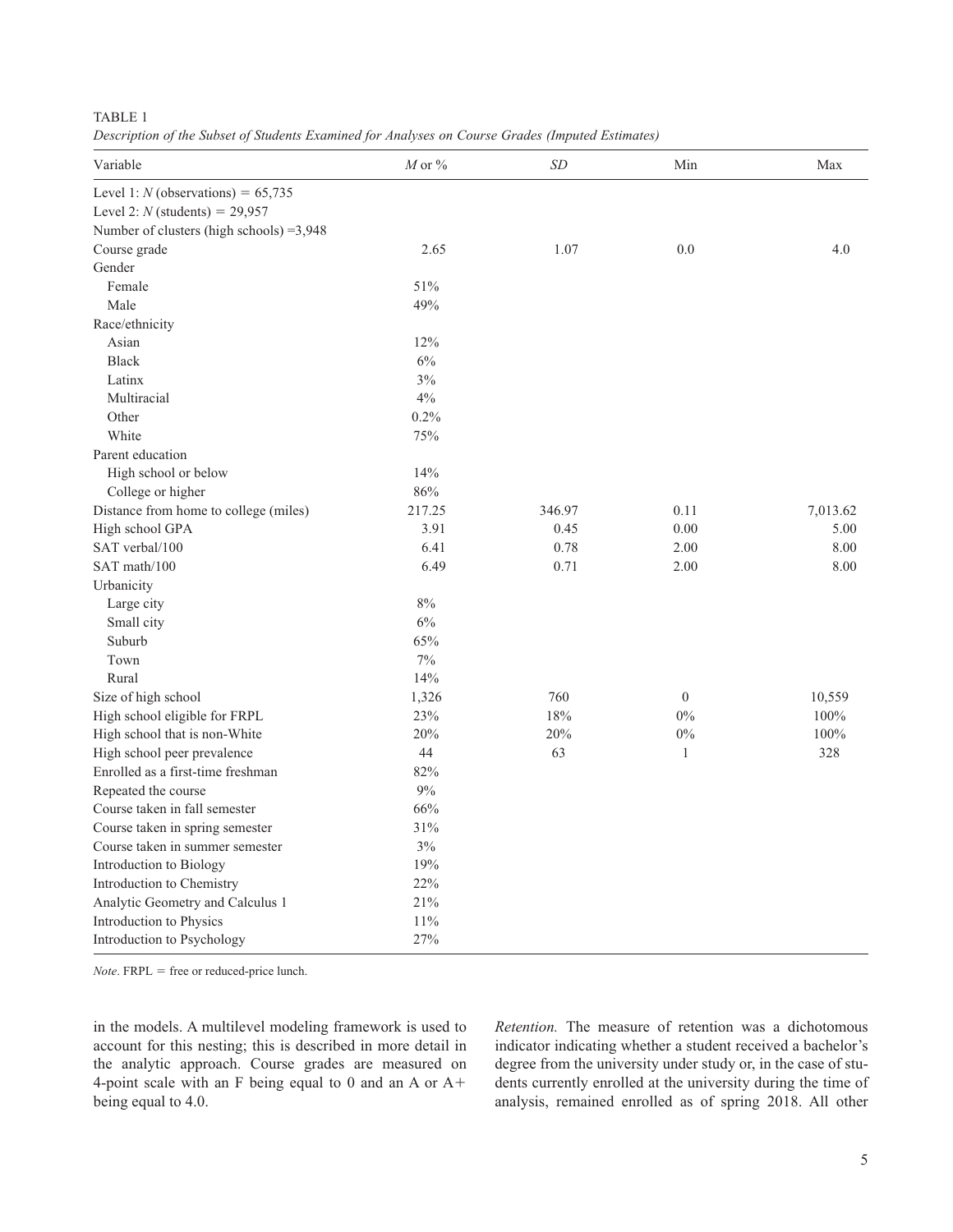TABLE 2 *Description of the Full Sample (Imputed Estimates)*

| Variable                               | $M$ or $\%$ | $\ensuremath{\mathit{SD}}$ | Min          | Max      |
|----------------------------------------|-------------|----------------------------|--------------|----------|
| $N = 43,240$                           |             |                            |              |          |
| N of clusters (high schools) = $4,792$ |             |                            |              |          |
| Retention                              | 75%         |                            |              |          |
| Gender                                 |             |                            |              |          |
| Female                                 | 51%         |                            |              |          |
| Male                                   | 49%         |                            |              |          |
| Race/ethnicity                         |             |                            |              |          |
| Asian                                  | $9\%$       |                            |              |          |
| <b>Black</b>                           | 6%          |                            |              |          |
| Latinx                                 | 4%          |                            |              |          |
| Multiracial                            | $4\%$       |                            |              |          |
| Other                                  | 0.2%        |                            |              |          |
| White                                  | 78%         |                            |              |          |
| Parent education                       |             |                            |              |          |
| High school or below                   | 16%         |                            |              |          |
| College or higher                      | 84%         |                            |              |          |
| Distance from home to college (miles)  | 189.19      | 321.99                     | 0.11         | 7,013.62 |
| High school GPA                        | 3.79        | 0.56                       | 0.00         | 5.00     |
| SAT verbal/100                         | 6.23        | 0.95                       | 2.00         | 8.00     |
| SAT math/100                           | 6.25        | 0.91                       | 2.00         | 8.00     |
| Urbanicity                             |             |                            |              |          |
| Large city                             | $8\%$       |                            |              |          |
| Small city                             | $5\%$       |                            |              |          |
| Suburb                                 | 64%         |                            |              |          |
| Town                                   | $7\%$       |                            |              |          |
| Rural                                  | 16%         |                            |              |          |
| Size of high school                    | 1,324       | 819                        | $\mathbf{0}$ | 10,559   |
| High school eligible for FRPL          | 24%         | 18%                        | 0%           | 100%     |
| High school that is non-White          | 19%         | 20%                        | $0\%$        | 100%     |
| High school peer prevalence            | 52          | 69                         | $\mathbf{1}$ | 328      |

*Note*. FRPL = free or reduced-price lunch.

students are nonretained students because they dropped out of the university or, more commonly, transferred to another university. Unfortunately, we are not able to differentiate between students who transferred to another university from those who dropped out because we do not have information on why a student left the university.

*First-Generation Status.* First-generation status is measured with a dummy variable indicating whether the highest level of education achieved by a student's parent is less than a college degree or a college degree or higher (reference group). This information is derived from an administrative variable indicating whether the student is first generation. In cases where the administrative indicator is missing, first-generation status is calculated using parent education information originally obtained by the university from students' Free Applications for Federal Student Aid (FAFSA).

*Variables in the Model. Gender* is represented with a dummy variable indicating whether the student is coded as a male (reference group) or female. *Race/ethnicity* is represented with dummy variables indicating whether the student is Asian, Black, Latinx, multiracial, White (reference group), or other. "Other" captures students who identify as Native American, Pacific Islander, or other. These groups are consolidated into a single race/ethnicity category due to small sample sizes. For ease in testing Hypothesis 1, we use historically privileged social groups, males and Whites, as the reference groups for gender and race/ethnicity dummy codes, respectively. These variables were represented with dummy codes, which, unfortunately, prevented us from running subanalyses on the gender nonbinary student population or on the various subtypes of multiracial identities on campus.

The university under study is a public university that draws many students from the immediate surrounding areas.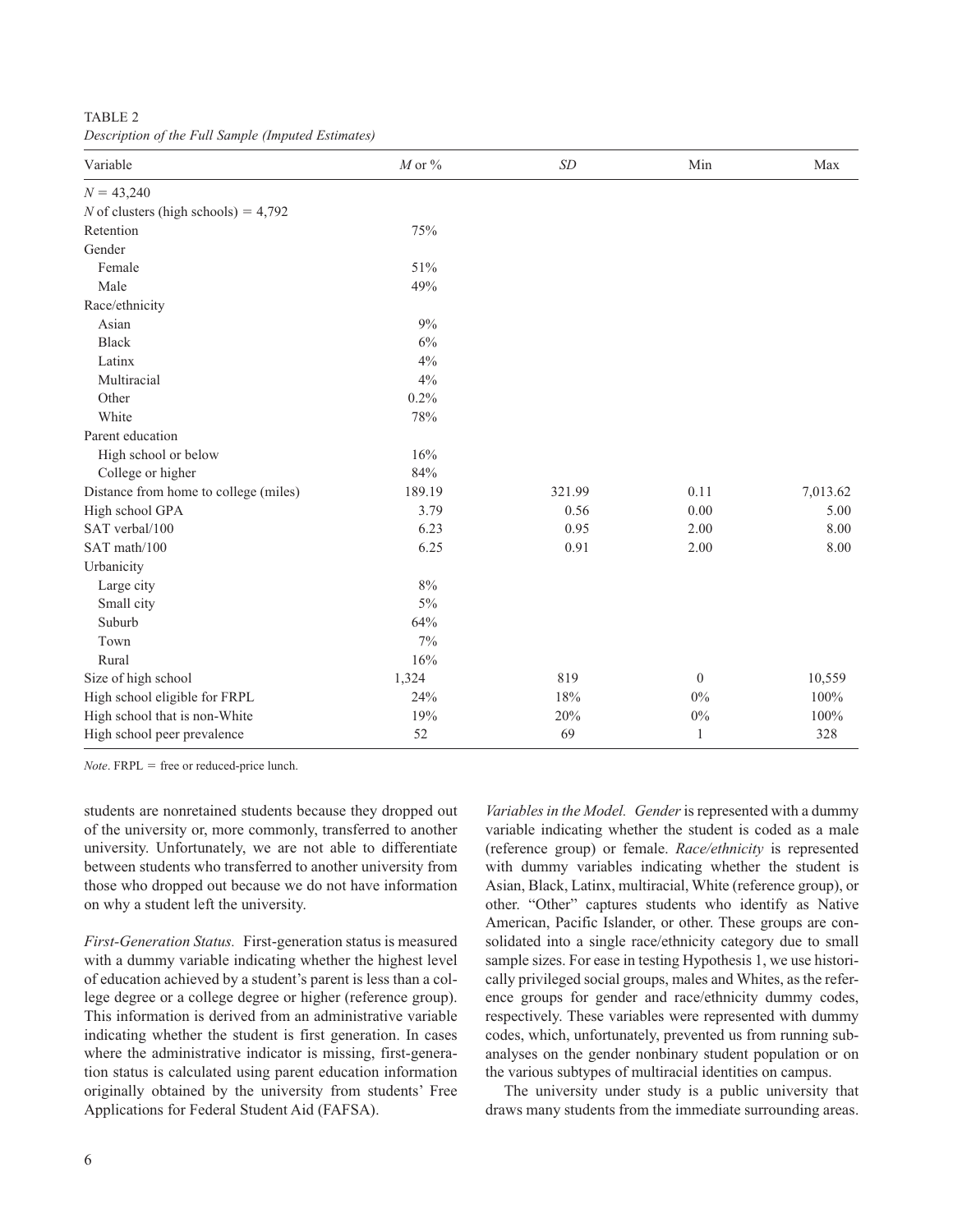Thus, those who are from areas close to the university are also likely to have larger HSPP, so analyses include the *distance from students' home zip code to the university under study zip code* in order to control for other factors related to proximity to home that may affect students' academic performance and retention. The distance variable is calculated based on home zip codes provided by the university under study and corresponding longitude and latitude coordinates retrieved from U.S. Census Bureau (2017) data. The distance variable is created using NEARSTAT (Jeanty, 2010) in Stata 15.0 and kilometers are converted to miles for analysis and then log transformed in order to linearize the relationship between distance from the students' home to college and the dependent measures (Cohen et al., 2003).

A student's academic performance in high school is likely to be related to a student's academic performance and retention in college, so high school academic performance is controlled for in all analyses. This includes students' *high school grade-point averages* (GPA). The high school GPA data provided by the university under study is not standardized, so GPAs above 5.0 were removed from analyses due to the fact that the majority of students' high school GPAs fall within the 0.0 to 5.0 range. Thus, those with high school GPAs above 5.0 likely went to a high school that did not calculate GPAs on a 4.0 scale, making their high school GPAs less comparable to the majority of students in the sample.

The analyses also include students' Scholastic Aptitude Test (SAT) scores or American College Testing (ACT) scores. For students with ACT scores instead of SAT scores, ACT English and math scores are standardized to the SAT scale using the College Board (2018) ACT/SAT concordance tables to create an equivalent *verbal SAT* score and a *math SAT* score for each student.

Characteristics of a student's high school including enrollment size, racial/ethnic, and socioeconomic composition, as well as urbanicity are likely to influence how many students from the high school matriculate to the university under study, which is directly implicated in HSPP. To capture this source of variability, student-level files from the university under study were merged with a students' high school identification numbers in the U.S. Department of Education's (2017a, 2017b) CCD and PSS. The CCD collects annual data on U.S. public school characteristics and the PSS collects bi-annual data on U.S. private school characteristics. Student-level data were merged with high school data for the academic year prior to the academic year the student matriculated to the university under study, or in the case of students who attended private high schools, 1 or 2 years prior depending on whether the PSS was administered in the previous year. The variables from the CCD and PSS included as covariates in the analyses are the *size of the high school's student population*, *the percentage of the high school that is non-White*, *the percentage of the high school that is eligible for free or reduced-price lunch*, and the *high* 

*school's urbanicity*. Urbanicity is measured through a series of dummy variables for large city, small city, suburb (reference group), town, and rural. A correlation table for all variables included in the analyses is included in Supplemental Materials (available at <https://osf.io/4ahs5/>).

The analyses examining introductory course grade controlled for additional course characteristics using dummy variables including whether the student enrolled as a firsttime, first-year student, whether the student repeated the course, and what semester the student took the course: spring, summer, or fall (reference group). Each of the following introductory courses is also included in the model as a dummy variable: Introduction to Biology, Introduction to Chemistry, Analytic Geometry and Calculus 1, Introduction to Physics, and Introduction to Psychology (reference group).

## *Missing Data*

There were 19,997 students, roughly 46% of the sample, who had complete data for all variables from all data sources. The missing data is largely attributed to missing information in the CCD and PSS, as well as missing high school identification crosswalk codes in the administrative data provided by the university under study that allow the administrative data to be merged with the CCD and PSS. Additionally, almost 7,000 students in the data set have no first-generation identification either from the administrative indicator or the FAFSA, contributing to the amount of missing data. In order to run analyses on the full sample of 43,240 students, missing data were imputed using chained equations to create 20 complete data sets in Stata 15.0 (Royston, 2004, 2005). The study relies on imputation for missing data to obtain the least biased estimates. If the study only analyzed data from the 46% of students with complete data, the results would not be representative since this subsample systematically excludes important groups of students (e.g., students who did not complete the FAFSA). For simplicity, we only present the results with imputed data; however, comparisons with unimputed data yielded largely consistent results.

## *Analytic Approach*

All the analyses for hypothesis testing included the same predictor variables based on student-level and high school– level information. We ran a series of regression analyses in Stata 15.0 to examine the associations between students' demographic, academic, and high school backgrounds and HSPP (Hypothesis 1), and how HSPP in turn predicted their introductory STEM course grades and retention in college (Hypothesis 2). Analyses also examined possible interactions between students' HSPP and students' gender, racial/ ethnic minoritized status, and first-generation status on the college outcomes in Hypothesis 2 (Hypothesis 3). Firstgeneration status is the only characteristic of the three tested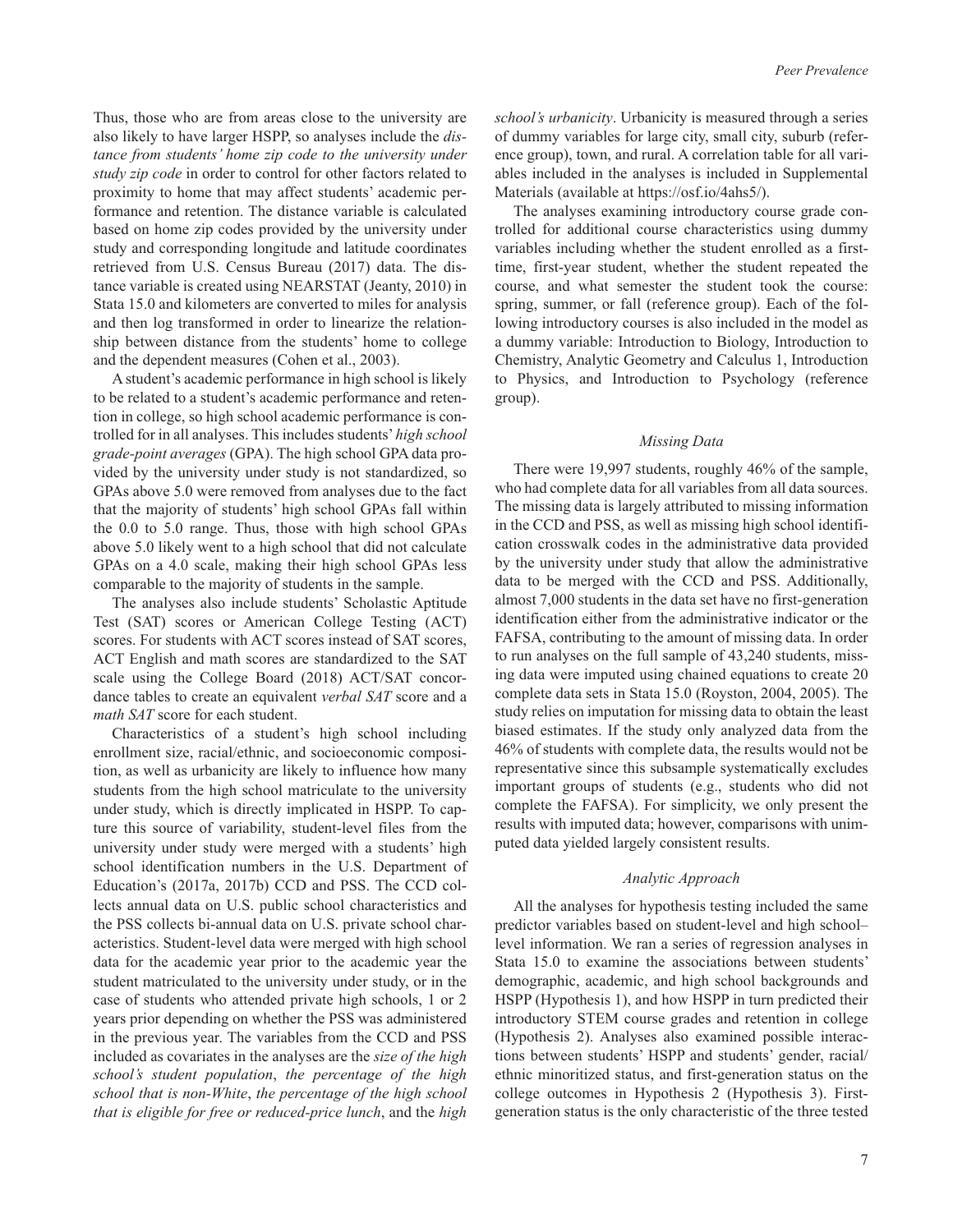in Hypothesis 3 that yielded a significant interaction effect and is therefore the only interaction discussed in the results. Overall, Hypothesis 1 highlights which student and high school characteristics predict rates of HSPP in college, while Hypothesis 2 and Hypothesis 3 highlight the role of HSPP in predicting student outcomes in college.

Each model testing Hypothesis 1, Hypothesis 2, and Hypothesis 3 includes a cluster adjustment for students' high school to account for correlated standard errors of students from the same high school. There are a total of 3,948 high schools in the analyses predicting STEM course grades and 4,792 high schools in the analyses predicting HSPP and retention. Furthermore, the analyses examining STEM course grades used a two-level model to account for students who were enrolled in more than one of the STEM courses included in the analyses.

*HSPP.* To examine predictors of HSPP, we conducted a linear regression analysis including all noted background variables as predictors.

*STEM Performance.* As noted, we examined the association between students' HSPP and introductory course grades in biology, chemistry, math, physics, and psychology. We then examined interaction effects to test if the main effects differed as a function of first-generation status. Finally, we tested three-way interactions to examine if the main effects or two-way interactions differed across courses. As previously mentioned, we used a two-level model with a random intercept for student (to account for the nesting of courses within students). A multilevel approach was chosen to account for the fact that the same student may have taken more than one introductory course; for example, certain majors require both Introduction to Biology and Introduction to Chemistry, so students who took both have multiple observations in the analyses. The imputed two-level models included 65,735 observations and 29,957 students, which is an average of about 2.2 observations per student.

*Retention.* Analyses on retention examined the relationship between students' HSPP and retention at the university under study using logistic regression due to the dichotomous outcome variable of retention. We then examined interaction effects to test if the main effects of HSPP differed as a function of firstgeneration status. Although here we report analyses focusing broadly on retention, similar results were found for first-generation students in a narrower examination with college graduation as the outcome (see online Supplemental Materials).

## **Results and Discussion**

## *Predictors of HSPP*

Analyses showed that HSPP was multiply and independently determined by a host of demographic and high school

8

variables. These variables paint a picture of HSPP as being partly rooted in societal privilege. Students with high HSPP were more likely than students with low HSPP to come from a relatively close, suburban, largely White, and affluent high school. They also tend to have a high GPA in high school, and are more likely to be White, male, and have at least one parent with a college degree. As such, evidence largely supported the first hypothesis that HSPP would be associated with historically overrepresented, privileged background characteristics (see online Supplemental Materials).

To examine predictors of HSPP (Hypothesis 1), we treated HSPP as the outcome variable and all the demographic variables as predictors. Here we note the significant effects by reporting their unstandardized coefficients. Please see Table 3 for details on the model, including coefficients, and standard errors. Namely, high HSPP was predicted by being a man ( $B = .066$ , standard error [ $SE$ ] = .019,  $p <$ .001), continuing-generation (Β = .08, *SE* = .022, *p* < .001), and, using Whites as the reference group, not Black (Β  $= -0.34$ , *SE* = .050, *p* < .001), not Latinx (B = -.225, *SE* = .040, *p* < .001), and not multiracial (Β = −.113, *SE* = .035,  $p < .01$ ). HSPP was higher among students that had higher high school GPA ( $B = .298$ ,  $SE = .039$ ,  $p < .001$ ), and, with suburban schools as the reference group, were not from schools in a small city ( $B = -.591$ ,  $SE = .098$ ,  $p < .001$ ), town ( $B = -.632$ ,  $SE = .151$ ,  $p < .001$ ), or rural setting (B) = −.400, *SE* = .101, *p* < .001). Students with higher HSPP also tended to come from high schools whose student body had a low percentage of both non-White students  $(B =$  $-1.222$ , *SE* = .205,  $p < .001$ ) and free/reduced lunch recipients (B =  $-1.046$ , *SE* = .214, *p* < .001).

There was also an unexpected association involving students' SAT/ACT verbal test scores, as the results showed that having higher scores was associated with slightly lower HSPP (B =  $-109$ , *SE* = .016,  $p < .001$ ). In addition, as expected, the log of distance from students' home zip code to campus was a significant predictor, with HSPP declining as the log-distance from campus increased ( $B = -0.59$ , *SE* = .029,  $p < .001$ ). Also as expected, students who come from high schools with larger enrollment had higher HSPP ( $B =$  $.0005, SE = .0001, p < .001$ .

#### *STEM Performance in Gateway Courses*

With an understanding of the sources of HSPP, we next sought to examine whether it predicted college outcomes above and beyond these background factors. To address Hypothesis 2 and Hypothesis 3, we first examined how HSPP influenced students' grades in gateway natural science introductory courses: Introductory Psychology, Introductory Math (Analytic Geometry and Calculus I), Introductory Chemistry, Introductory Biology, and Introductory Physics for Engineers. The results yielded several main effects and interactions (see Table 4). Consistent with Hypothesis 2, there was a significant overall main effect of HSPP on course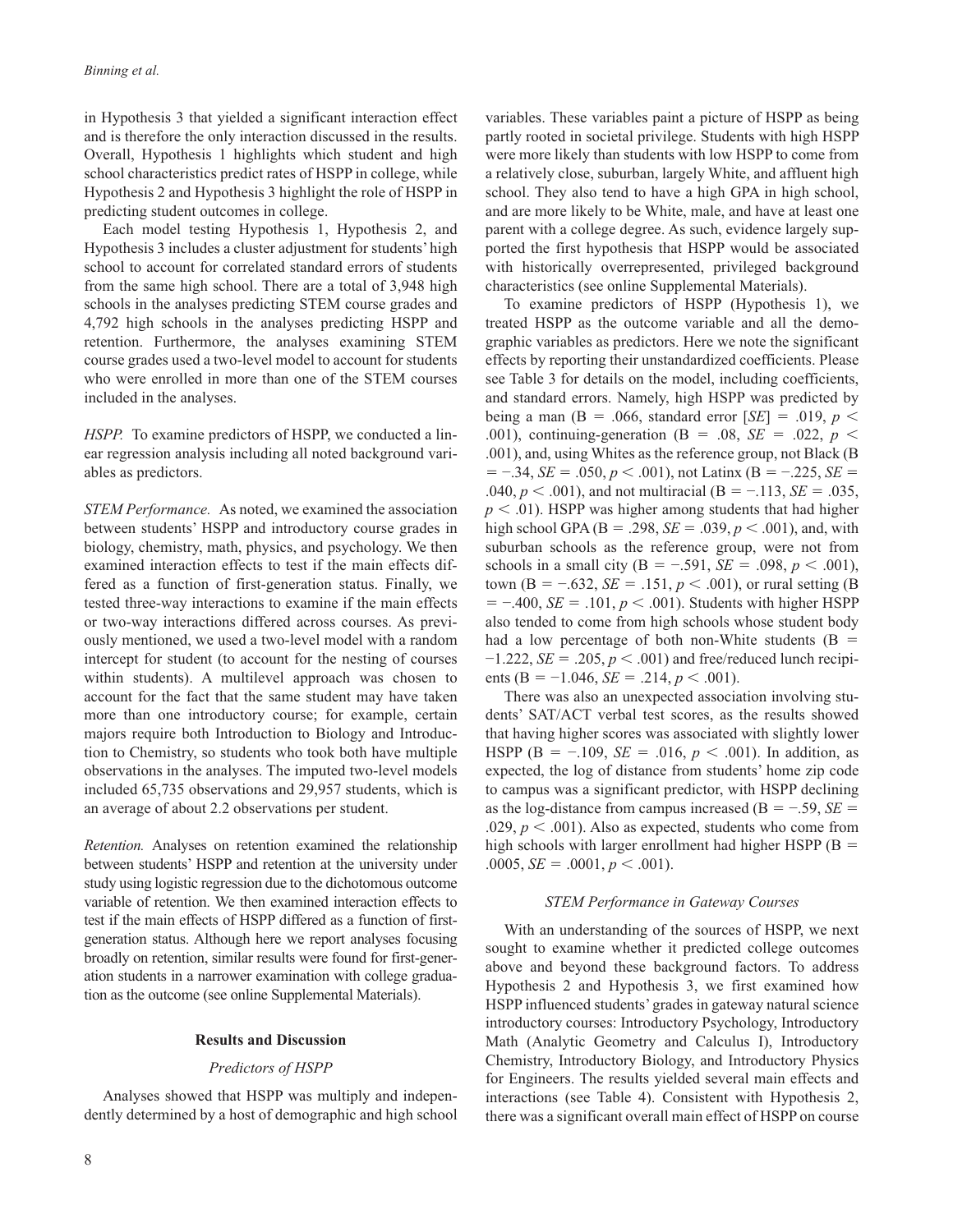Table 3. *Variables Predicting HSPP (with cluster adjustment for high school)*

|                                                                          | (Model 1) HSPP      | (Model 2) HSPP      | (Model 3) HSPP       |
|--------------------------------------------------------------------------|---------------------|---------------------|----------------------|
| Women (Reference=Men)                                                    | $-0.030*(0.015)$    | $-0.028(0.018)$     | $-0.067***(0.019)$   |
| First-Generation                                                         | $-0.245***(0.040)$  | $-0.201***$ (0.032) | $-0.076***(0.022)$   |
| Black (Reference=White)                                                  | $-0.870***(0.061)$  | $-0.790***(0.065)$  | $-0.342***(0.051)$   |
| Latinx (Reference=White)                                                 | $-0.398***$ (0.046) | $-0.349***$ (0.046) | $-0.225***(0.040)$   |
| Asian (Reference=White)                                                  | 0.064(0.059)        | 0.0037(0.052)       | 0.022(0.039)         |
| Multiracial (Reference=White)                                            | $-0.263***(0.043)$  | $-0.251***(0.043)$  | $-0.114**$ (0.035)   |
| Other Race (Reference=White)                                             | $-0.051(0.144)$     | $-0.050(0.142)$     | 0.021(0.122)         |
| Distance in miles from home zip code to<br>main campus (log transformed) | $-0.583***(0.034)$  | $-0.590***$ (0.034) | $-0.589***(0.029)$   |
| High School GPA                                                          |                     | $0.207***(0.045)$   | $0.298***(0.039)$    |
| <b>SAT Verbal</b>                                                        |                     | $-0.089***$ (0.019) | $-0.109***$ (0.016)  |
| <b>SAT Math</b>                                                          |                     | $0.106***(0.024)$   | 0.010(0.019)         |
| Large City (Reference=Suburb)                                            |                     |                     | $-0.154(0.104)$      |
| Small City (Reference=Suburb)                                            |                     |                     | $-0.590***$ (0.098)  |
| Town (Reference=Suburb)                                                  |                     |                     | $-0.632***(0.151)$   |
| Rural (Reference=Suburb)                                                 |                     |                     | $-0.401***(0.101)$   |
| High School Enrollment                                                   |                     |                     | $0.0004***$ (0.0001) |
| Percent of High School Eligible for Free or<br>Reduced Price Lunch       |                     |                     | $-1.041***(0.213)$   |
| Percent of High School that is Non-White                                 |                     |                     | $-1.224***(0.206)$   |
| $\_cons$                                                                 | $5.565***(0.178)$   | $4.697***(0.244)$   | $5.114***(0.204)$    |
| $\boldsymbol{N}$                                                         | 43240               | 43240               | 43240                |
| $#$ of Clusters (high schools)                                           | 4,792               | 4,792               | 4,792                |

Note. Standard errors are in parentheses.  $+p<.10$ ,  ${}^*p<.05$ ,  ${}^**p<.01$ ,  ${}^{**}p<.001$ 

## TABLE<sub>4</sub>

*Results of Two- and Three-Way HSPP, First-Generation (FG), and Course Interactions on Students' Grades in Introductory STEM Courses*

| Main effects and        | Introductory<br>Biology |      | Introductory<br>Chemistry |      | <b>Analytic Geometry</b><br>and Calculus 1 |      | Introduction to<br>Physics |      |
|-------------------------|-------------------------|------|---------------------------|------|--------------------------------------------|------|----------------------------|------|
| interaction             | B                       | SE   | В                         | SE   | В                                          | SE   | B                          | SЕ   |
| <b>HSPP</b>             | $.012^{\dagger}$        | .006 | $.024***$                 | .006 | $.023**$                                   | .007 | $.038***$                  | .010 |
| FG status               | $-.050$                 | .041 | $-.021$                   | .038 | $-.072$                                    | .047 | $-.139*$                   | .063 |
| $HSPP \times FG$ status | $-.000$                 | .003 | $-.000$                   | .003 | .003                                       | .003 | $.008*$                    | .004 |

*Note.* The reference category for the courses was Introduction to Psychology. See online Supplemental Materials for full regression table. HSPP = high school peer prevalence; STEM = Science, Technology, Engineering, and Mathematics.  $\phi_p$  < .10.  $\phi_p$  < .05.  $\phi_p$  < .01.  $\phi_p$  < .001.

grades before accounting for interactions  $(B = .015,$  $SE = .005$ ,  $p = .002$ ). Higher HSPP independently predicted higher average course grades across first-year STEM courses. Further analyses examined how the slope of HSPP varied across courses and as a function of first-generation status (i.e., by testing HSPP  $\times$  course and HSPP  $\times$  firstgeneration interactions). These analyses revealed the overall main effect was qualified in several ways.

First, we found the main effect was stronger in some courses than in others. In particular, the effect of peer prevalence was not a significant predictor of Psychology course grades ( $B = -0.002$ ,  $SE = 0.006$ ,  $p = 0.741$ ). However, it was a significant predictor of grades in each of the other courses. HSPP predicted higher Biology grades (Β = .012, *SE* = .006, *p* < .05), Chemistry grades (B = .024, *SE* = .006, *p* < .001), and math grades ( $B = .023$ ,  $SE = .007$ ,  $p < .01$ ; with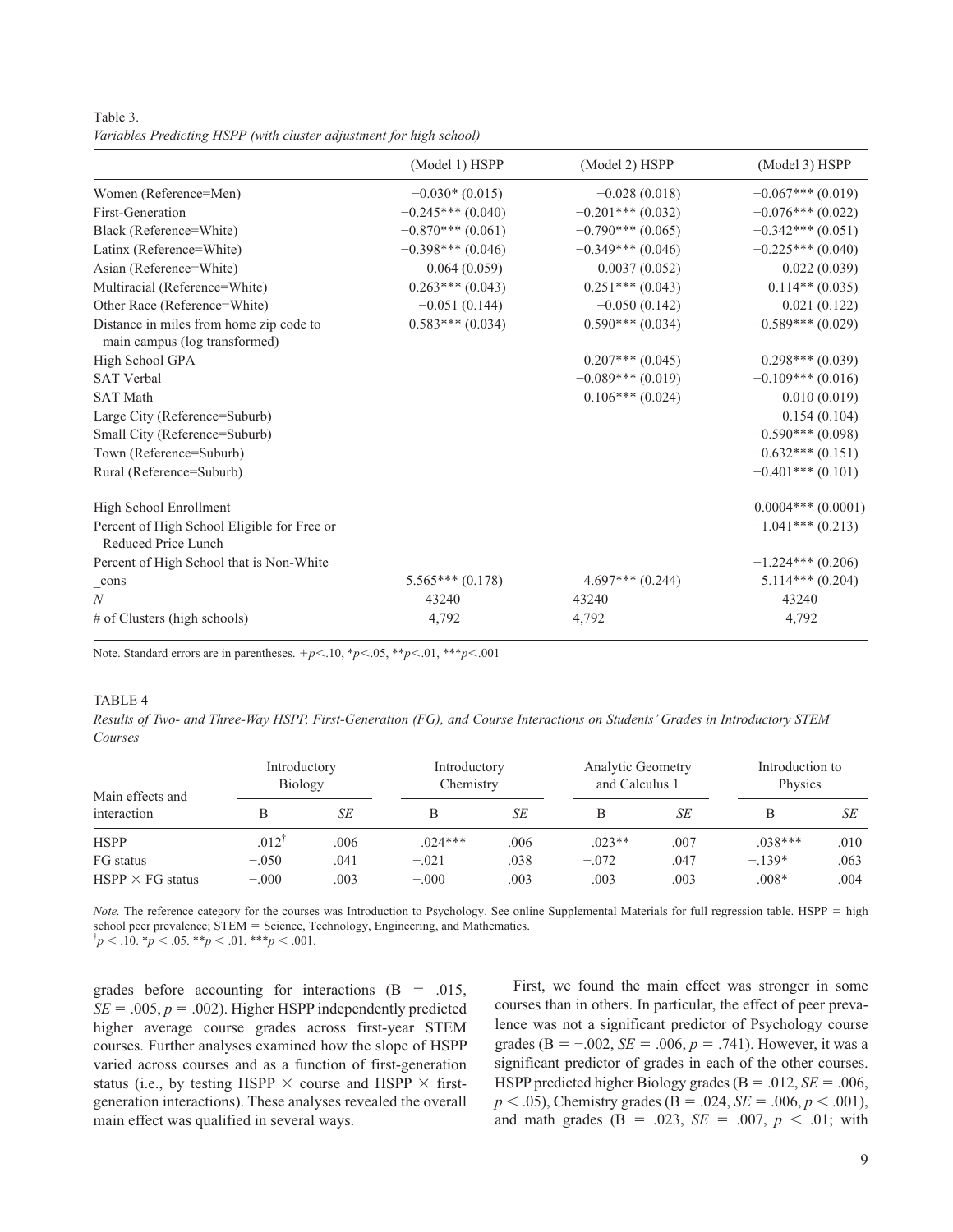| Main effect and<br>interaction |         | SE  |          | OR   | 95% CI OR      |
|--------------------------------|---------|-----|----------|------|----------------|
| <b>HSPP</b>                    | $-.035$ | .03 | .207     | .97  | [0.914, 1.020] |
| FG status                      | $-.510$ | .08 | < 0.0001 | .60  | [0.513, 0.703] |
| $HSPP \times FG$ status        | .114    | .02 | < 0.0001 | 1.12 | [1.069, 1.176] |

Predicting College Retention with First-Generation Status and High

TABLE 5 *Results of HSPP and First-Generation (FG) Interaction on Student Retention*

*Note.* HSPP = high school peer prevalence.



FIGURE 1. *High school peer prevalence (HSPP; 0 to +1 SD of the mean) and first-generation status interaction on probability of being retained at the university, defined as either having graduated or currently enrolled in the current semester in which the data were collected.*

Psychology grades as the reference course for each effect). There was a .011-point increase in Biology course grade, a .024-point increase in Chemistry course grade, and a .023 point increase in Math course grade for every additional logunit change in peer prevalence. There was also a significant effect of HSPP on Physics grades ( $B = .043$ ,  $SE = .010$ ,  $p <$ .001), but this effect was further qualified by first-generation status (consistent with Hypothesis 3).

Namely, the final step of the analysis was to test for threeway interactions, which uncovered an HSPP  $\times$  Firstgeneration  $\times$  Physics interaction on course grade (B = .008,  $SE = .004$ ,  $p < .05$ ). For continuing-generation students, one log-unit change in HSPP was related to a .04-point increase in their Physics grade, compared with their Psychology grade (Β  $= .038$ , *SE*  $= .010$ ,  $p < .001$ ). First-generation college students, however, benefited more from having higher HSPP in Physics as compared with Psychology. For these students, having a higher HSPP was related to a .08-point increase in their Physics grades ( $B = .078$ ,  $SE = .025$ ,  $p < .01$ ).

These findings indicated that while peer prevalence was a significant predictor for all students overall, it was particularly strong predictor in Biology, Chemistry, and Math and for first-generation college students in Physics. This latter finding was consistent with Hypothesis 3, although it is notable that we only observed support for it in one course. We note that these four courses were all relatively difficult courses, each with an average course grade of C+. Psychology, by contrast, had an average course grade of B. See Appendix Table A1 for full regression model output.

# *Retention*

We next examined the effect of HSPP on students' likelihood of staying and graduating at the university (Table 5). To analyze student retention, we conducted a binary logistic regression (0 = *not retained*; 1 = *currently still enrolled as of spring 2018 or graduated*). The analyses did not support Hypothesis 2, as there was no overall main effect of HSPP on retention. However, in line with Hypothesis 3, analysis revealed a HSPP  $\times$  First-generation status interaction on retention ( $B = .114$ ,  $SE = .024$ ,  $p < .001$ , odds ratio  $[OR] =$ 1.12, 95% CI [.219, .554]; Figure 1). In continuing generation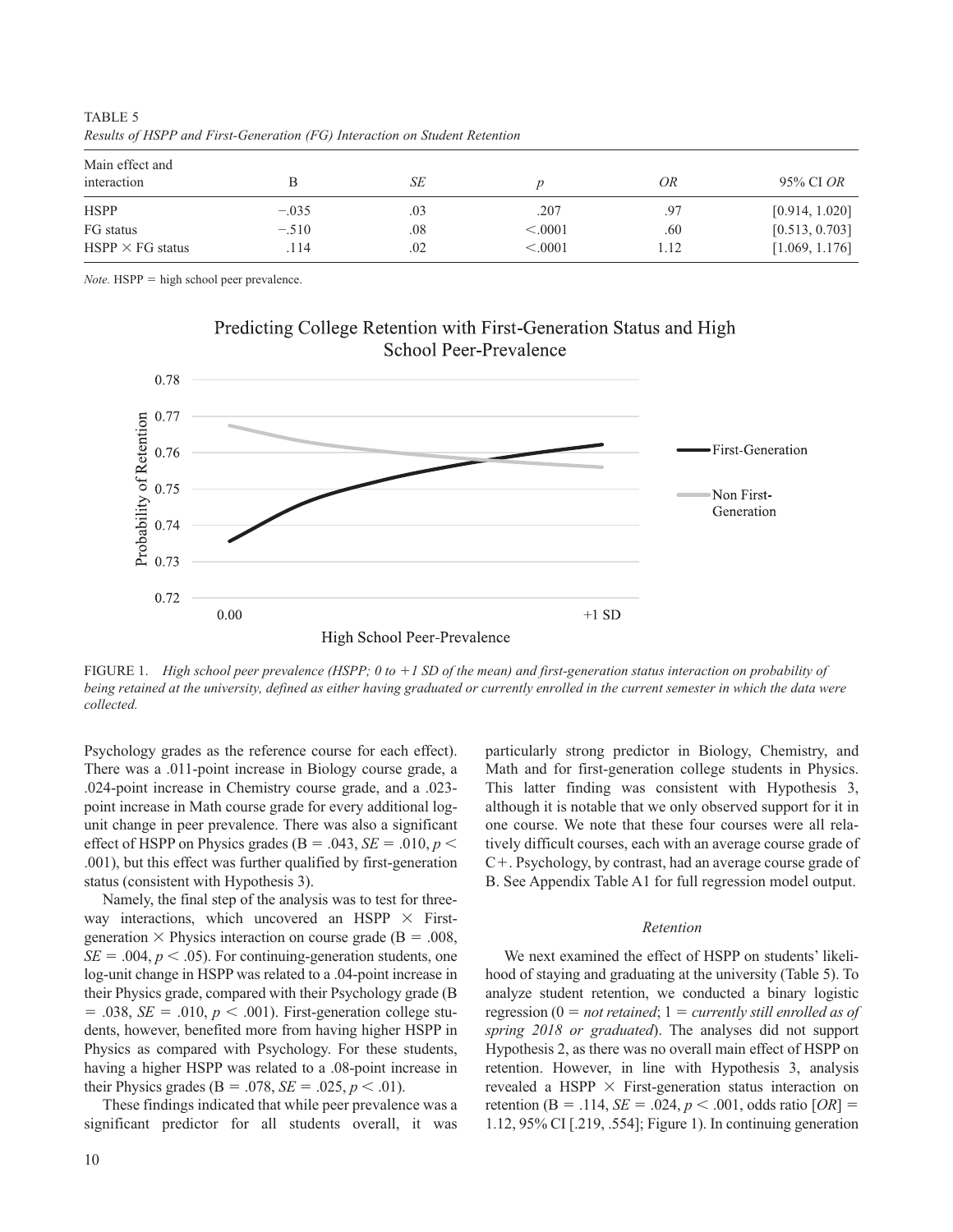students, peer prevalence did not have a significant effect on retention (Β = −.035, *SE* = .028, *p* > .10). However, among first-generation students, peer prevalence positively influenced retention ( $B = .079$ ,  $SE = .024$ ,  $p = .001$ ). This interaction is plotted in Figure 1. Among first-generation students, a one log-unit increase was related to an almost 1% increase in likelihood of retention; for continuing-generation students, however, a one-unit increase was related to a slight decrease  $(<1%)$  in retention. See Appendix Table A2 for full regression model output.

To summarize across both outcomes, both Hypothesis 2 and Hypothesis 3 found support, albeit unevenly across outcomes. Analyses on course performance found support for a main effect of HSPP on STEM course grades, in support of Hypothesis 2. However, there was only mixed support for Hypothesis 3 on introductory course grades, as HSPP was particularly important for first-generation students in Physics courses—one of the more difficult courses under study—but there was no such interaction effect involving first-generation status on grades in other courses. Analyses on college retention did not find support for Hypothesis 2 but did find support for Hypothesis 3. Thus, there was no overall effect of HSPP on retention, but HSPP did predict increased retention among first-generation students. Across all analyses, including additional exploratory analyses not reported here, we found very little support for benefits of HSPP as a function of gender or race/ethnicity. As such, for Hypothesis 3, only effects on first-generation students were observed.

# **General Discussion**

Results showed that a simple metric, derived from the prevalence of one's high school peers on campus, was predicted by variables associated with societal privilege and, in turn, significantly predicted students' introductory STEM course grades. First, in support of Hypothesis 1, HSPP was higher among students who were White, male, continuinggeneration, suburban, and had a high GPA from high schools that were relatively White and affluent (i.e., low percentage of free/reduced lunch). Second, in support of Hypothesis 2, above and beyond these demographic and academic variables, peer prevalence predicted higher course grades in difficult introductory STEM courses, including biology, chemistry, and math, but not in an easier introductory course (as judged by average course grade), Psychology. Finally, in support of Hypothesis 3, first-generation college students' HSPP also predicted higher grades in Introductory Physics and higher rates of college retention. In practical terms, this latter finding indicated that the average first-generation student needed 8 to 9 high school peers on campus to reach the same rate of retention (76.7%) as the average continuing generation student (see online Supplemental Materials for additional output tables).

Together, the results support the idea that a relatively minimalist, theory-driven measure of HSPP can reveal one mechanism by which societal privilege supports college achievement. Although the predictive effects of HSPP were relatively small, we argue the effects are practically significant, as HSPP predicted socially important and difficult-toinfluence college outcomes (see Prentice & Miller, 1992). However, while analyses found benefits of HSPP among first-generation college students on Physics grades and college retention, we saw very little evidence of benefits of HSPP as a function of students' race/ethnicity or gender. In the space below, we further unpack the findings, discuss possible explanations for the overall pattern of results, and explore implications for practice.

# *Benefits of HSPP*

Navigating the transition to 4-year universities is challenging for many students. Students from historically marginalized social groups, such as first-generation college students, are often at a disadvantage, as they are more likely contend with doubts about belonging (Walton & Cohen, 2007) and have lower social access to useful college-going information (Armstrong & Hamilton, 2013). First-generation students also tend to experience cultural mismatch, with the relatively interdependent norms of their upbringing being incongruent with the relatively independent norms of university culture (Stephens, Fryberg, et al., 2012). Students from more affluent and educated backgrounds, by contrast, are normative for the university and are less likely to experience a lack of belonging stemming from their demographic or high school background (Layous et al., 2017). We posit that having peers from one's high school present at the university provides students with social capital to help navigate the transition and thrive in college. These benefits may be psychological (increased sense of belonging and connection) and informational (increased access to valuable academic and social knowledge).

As noted, results revealed a significant main effect of peer prevalence on introductory STEM course grades, an effect that was especially strong in difficult STEM gateway courses (as judged by average GPA) compared with Introductory Psychology. This is in line with evidence indicating that large, introductory STEM courses pose specific challenges to students (Matz et al., 2018), including a sense of anonymity and novelty around the size and structure of the learning environment (Scott et al., 2017), which high HSPP may help students manage. In one of the more difficult courses, Introductory Physics, first-generation students showed a particularly strong benefit of HSPP on grades. Although speculative, perhaps the relative difficulty of this course made having a social network available for social and informational support particularly beneficial.

The finding that HSPP also predicted retention for firstgeneration college students suggests that the benefits of HSPP may persist after the first year. Given evidence that first-generation college students face hurdles to a successful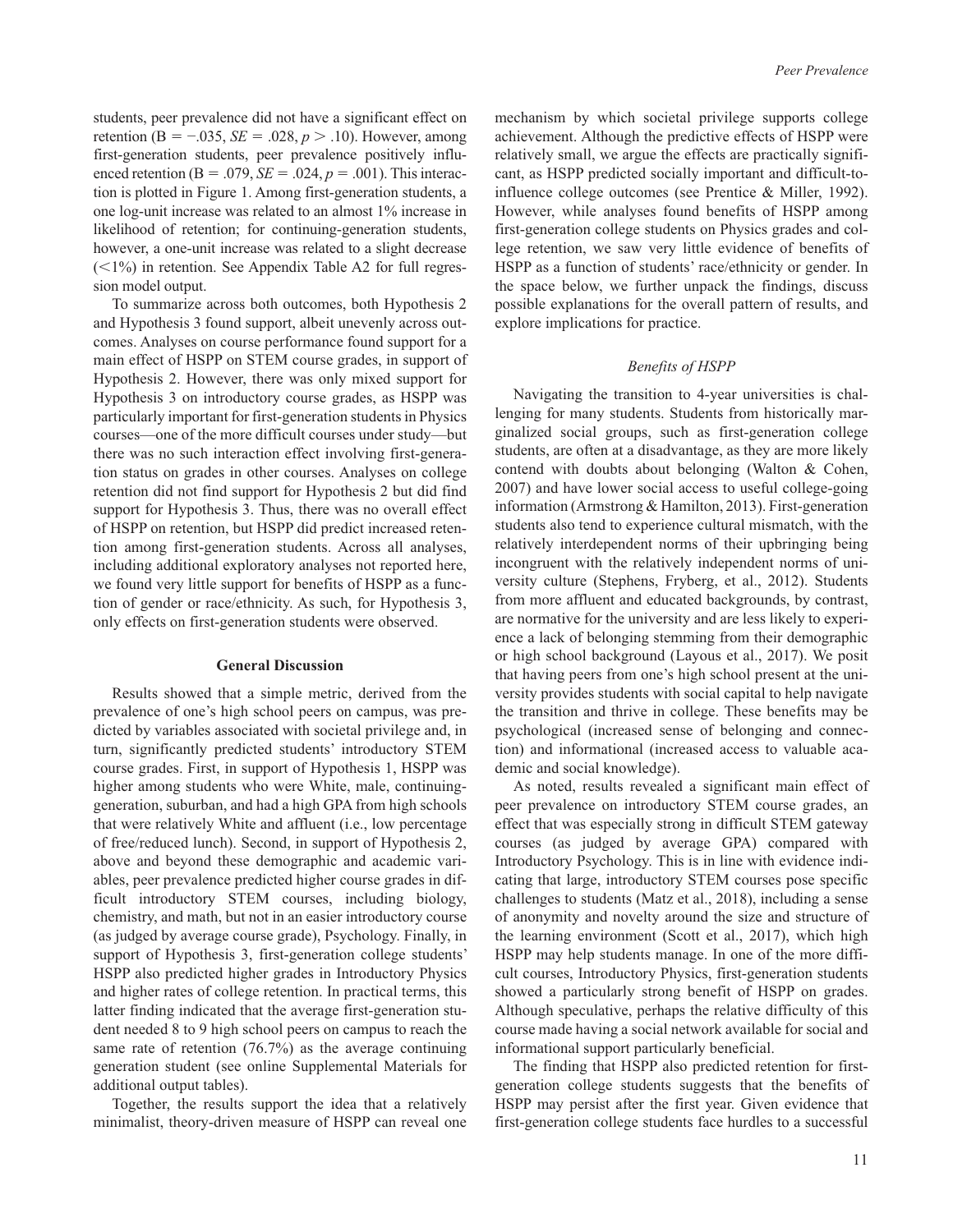

FIGURE 2. Schematic of proposed sequence for how high school peer prevalence (HSPP) partially mediates the effect of societal *privilege on college achievement.*

*Note*. Solid paths indicate links that were supported in the present research. Dotted paths indicate theorized links that were not assessed in the present research.

transition because of cultural mismatch (Stephens, Townsend, et al., 2012), perhaps arriving at college with a social network in place aided the transition to college, placing first-generation students on an improved long-term trajectory resulting in higher retention. As first-generation students encountered the independent norms that pervade university culture, those with higher HSPP may have been buffered from the cultural mismatch by virtue of their built-in social network. For example, first-generation students with higher HSPP may have been less likely to infer that people from their background do not belong at the university. These are questions to explore in future research, for example, by conducting qualitative interviews with first-generation students to investigate if and how those with high HSPP utilized their former high school network in college. Notably, while all students seemed to benefit from HSPP in difficult, introductory STEM courses shortly after transitioning to college, only first-generation students showed long-term benefits of HSPP on retention. As such, another question for future research is whether firstgeneration and continuing-generation students use their social networks in similar or different ways over time.

## *Effects Across Demographic Groups*

Benefits of HSPP were found for first-generation students but not for racial/ethnic minority students or women. One factor that makes first-generation status different from these other categories is its relative invisibility. That is, outward appearances generally mark members of gender and racial/ethnic minority groups, whereas first-generation status does not have widely known physical markers. Research on social stigma has long recognized the importance of the visibility versus invisibility distinction (Goffman, 1963; Henning et al., 2019). Concealable

stigmatized identities (CSI; Crocker et al., 1998) refer to negatively valued social identities that are not associated with physical characteristics or outward markers (such as having a mental illness, being a victim of abuse, or having health complications).

Research indicates that individuals contending with a CSI commonly face less overt prejudice and fewer negative social experiences owing to their identity than individuals who cannot conceal their stigma (Pachankis, 2007). However, the lack of visibility also has social costs. For one, not being able to identify people with the identity (e.g., first-generation students) means that stigmatized group members may have a harder time finding and connecting with one another. In this way, first-generation students are deprived of readily observable indicators that others in their environment are "like them" and possibly experiencing a similar reality (unlike for racial or gender groups; see Binning & Unzueta, 2013; Greenaway & Turetsky, 2020; Murphy et al., 2007). HSPP may provide such students with an alternative means of knowing there are others who are like them on campus. Moreover, if HSPP predicts benefits for one CSI, first-generation status, it may also be beneficial for students contending with other CSIs (e.g., learning disabilities). This is another question for future research.

#### *Limitations*

While the measure of HSPP was readily available and easy to calculate, we have not yet examined the theorized mediators of HSPP on college achievement. Figure 2 depicts a schematic of theorized links among the variables of interest. Several links were inferred from the literature and were not directly addressed in the present research.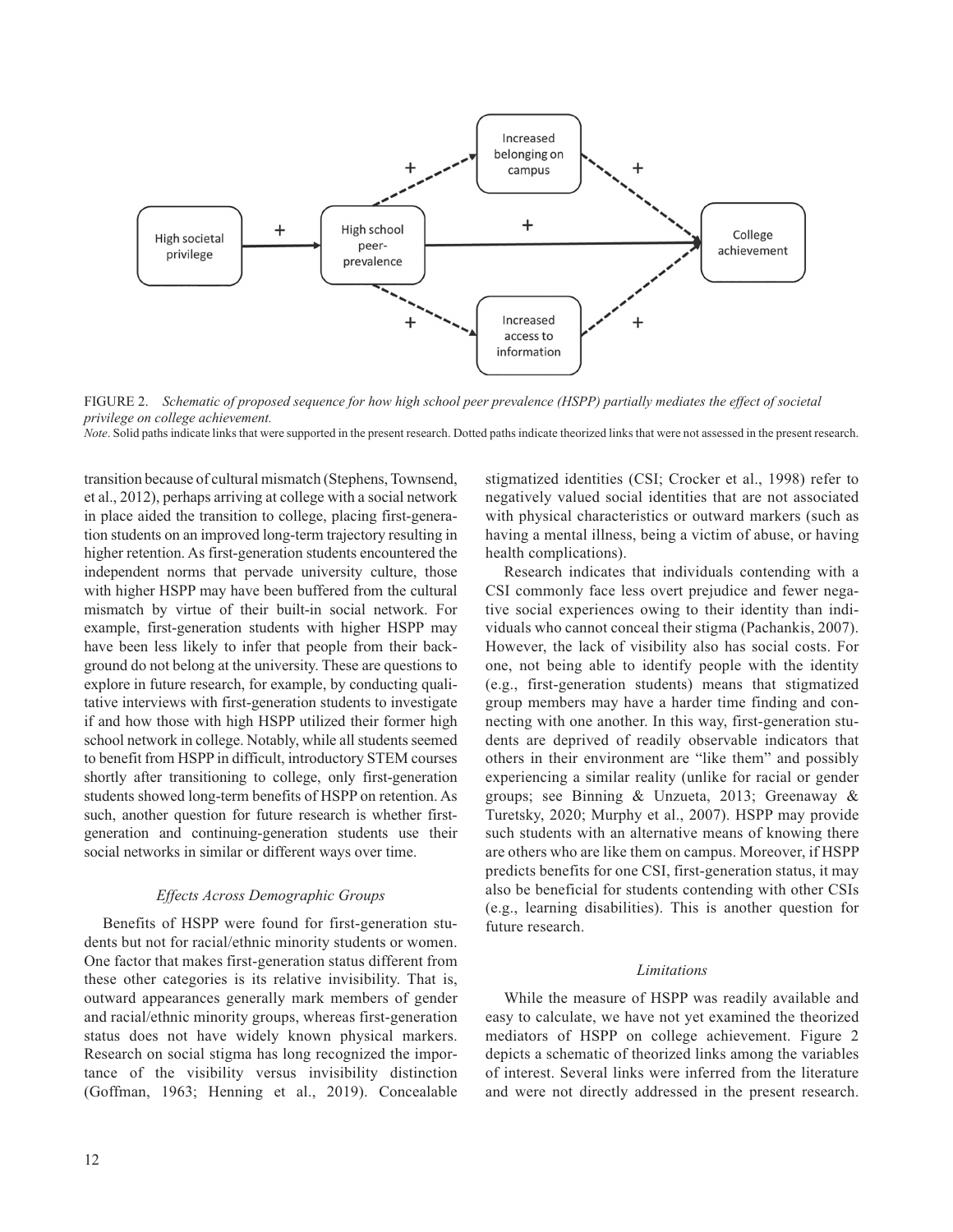Most notably, HSPP is not a direct measure of either belonging or access to information. As such, students' belonging and access to information are proposed as mediators of HSPP on student outcomes, but additional research is necessary to examine if either or both do, in fact, explain HSPP's effects. Similarly, by relying on administrative data, we did not actually measure students' perceptions of their peers (e.g., whether they view high school peers positively or negatively), which would help shed light on how HSPP has an influence, such as whether it was just as beneficial to have many weak social ties from high school versus fewer strong social ties.

Although we strived to control for major potential confounds with HSPP, the correlational nature of the data opens the possibility that other unmeasured variables contributed to the results. One strength of the findings, however, is that HSPP did not simply show a main effect on course performance; it also operated on Physics grades and retention in a way that was consistent with our theorizing and previous research on the experiences of first-generation college students. An imperative next step is to examine whether this interaction effect between HSPP and first-generation status replicates in other social university contexts, for example, in contexts with higher and lower percentages of first-generation college students.

Another limitation is that the present work did not consider whether and to what extent college choice may have been driven by HSPP. For example, when choosing where to apply or accept, did students prefer colleges where their high school peers were attending (see Hossler & Gallagher, 1987)? Is their tendency to enroll in the summer after acceptance (see Castleman & Page, 2020) driven in part by HSPP? The presence of high school peers could be especially attractive to more extroverted or socially oriented students (see Armstrong & Hamilton, 2013). By contrast, students who choose to attend schools where they have solo status (e.g., because they choose a more prestigious, distant school) might be more prone to loneliness or belonging uncertainty. Having a more complete picture of the role of HSPP on college choice would help inform the implications of the present findings for practice.

Finally, we note that the present findings are intended to generalize to other large, 4-year universities. Different patterns may unfold in other types of higher education institutions, such as community colleges, where students may have particularly high levels of high school connections both at their institution and in their home community.

#### *Implications for Practice*

The results indicate one process by which societal privilege can create social ecologies in which privilege is reproduced. Having high school friends independently predicted course grades in first-year STEM gateway courses. However, the results also show that HSPP may be used as a tool to promote equity, as supported by improved retention among first-generation students with high HSPP. With the caveats that the present findings may differ across university contexts and that researchers should investigate such differences before initiating policy changes or interventions (see Binning & Browman, 2020; Harackiewicz & Priniski, 2018), the present insights could inform both admissions and student-support processes. For example, the creation of HSPP is likely to be at least partly driven by admissions processes that favor students from particular high schools (e.g., high-SES high schools) over others. As such, the present findings argue for a critical examination of how admissions processes produce HSPP and how it might be mitigated or leveraged to improve outcomes for all students. It is not simply important for students to build social connections on campus; they also benefit from the connections they already have when they arrive.

On the student support side, our results suggest that while all students may benefit early in college from HSPP, it may be especially important for the retention of first-generation college students. Students who arrive on campus with no known social connections from their high school may be candidates for additional social support and resources, particularly if they are first-generation college students. Students' lack of preexisting social networks when they arrive may be strong candidates for additional outreach and support. For example, by connecting students who share solo status, administrators can help create a network of students who share a consequential identity (see also Petty, 2014).

## **Conclusion**

This research defined and operationalized a novel, theory-driven measure for understanding college success in STEM gateway courses and college retention among first-generation college students. It did so by using a large, comprehensive data set to examine both the predictors of HSPP and how the effects of HSPP may differ across different demographic groups. These results suggest HSPP is one conduit through which societal privilege may produce social circumstances that facilitate positive life outcomes. By recognizing this role of HSPP, efforts may be undertaken to produce those social circumstances among less privileged students to foster equity in higher education.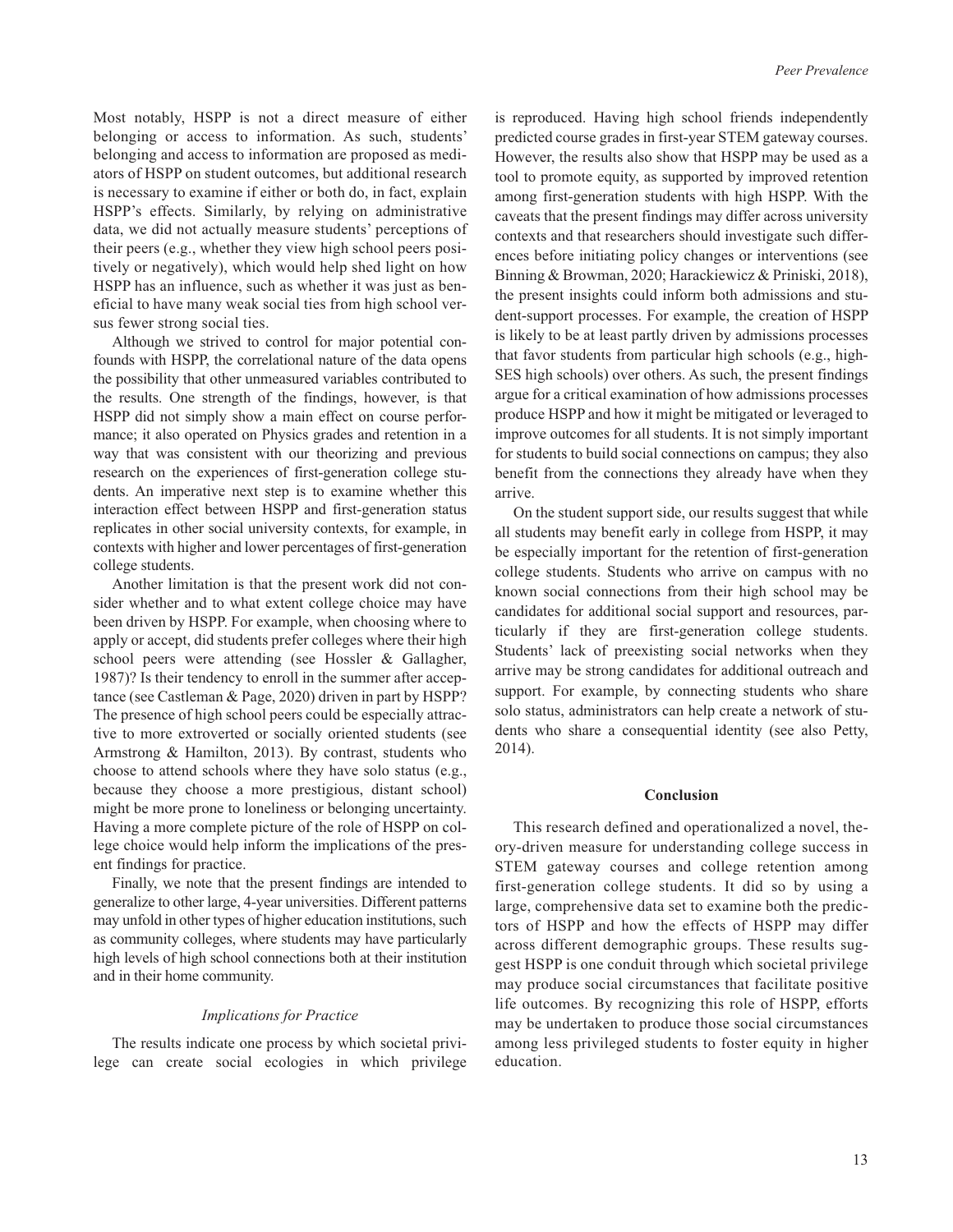Appendix 14<br>**14**<br>**14**<br>**14** 

Table A1. Table A1.

**Introductory course grade analysis**. Mixed effects model with random intercept for student and cluster adjustment for high school, includes students from fall 2010 through<br>spring 2018 who took introductory courses in Biol **Introductory course grade analysis***. Mixed effects model with random intercept for student and cluster adjustment for high school, includes students from fall 2010 through spring 2018 who took introductory courses in Biology, Chemistry, Math (Calculus), Physics, and/or Psychology at the main university campus*

|                                                      | Demographics         | + High School Performance/<br>Characteristics                                                                                                                                                                                  | Characteristics<br>+Course | + Cohort and wave    | +firstgen interaction | +2 way interactions                | $+2$ way and 3 way<br>interactions |
|------------------------------------------------------|----------------------|--------------------------------------------------------------------------------------------------------------------------------------------------------------------------------------------------------------------------------|----------------------------|----------------------|-----------------------|------------------------------------|------------------------------------|
| Women                                                | $0.117***$ (0.011)   | $0.078***$ (0.011)                                                                                                                                                                                                             | $0.044***$ (0.010)         | $0.045***$ (0.010)   | $0.045***$ (0.010)    | $0.045***$ (0.010)                 | $0.045***$ (0.010)                 |
|                                                      |                      |                                                                                                                                                                                                                                |                            |                      |                       |                                    |                                    |
| First-Generation                                     | $-0.219***$ (0.017)  | $-0.073***$ (0.015)                                                                                                                                                                                                            | $-0.048***$ (0.014)        | $-0.047***$ (0.014)  | $-0.059*(0.030)$      | $-0.035(0.033)$                    | $-0.015(0.041)$                    |
| Black                                                | $-0.460***$ (0.028)  | $-0.156***$ (0.026)                                                                                                                                                                                                            | $-0.083***$ (0.023)        | $-0.077***$ (0.023)  | $-0.077***$ (0.023)   | $-0.078***$ (0.023)                | $-0.078***$ (0.023)                |
| Latinx                                               | $-0.257***$ (0.0333) | $-0.116***$ (0.030)                                                                                                                                                                                                            | $-0.076**$ (0.025)         | $-0.072**$ (0.025)   | $-0.072**$ (0.025)    | $-0.072**$ (0.025)                 | $-0.072**$ (0.025)                 |
| Asian                                                | $0.092***$ (0.018)   | $-0.048**$ (0.018)                                                                                                                                                                                                             | 0.010(0.015)               | 0.009(0.015)         | 0.009(0.015)          | 0.009(0.015)                       | 0.009(0.015)                       |
| Multiracial                                          | $-0.088**$ (0.030)   | $-0.044 + (0.026)$                                                                                                                                                                                                             | $-0.010(0.023)$            | $-0.009(0.023)$      | $-0.009(0.023)$       | $-0.009(0.023)$                    | $-0.009(0.023)$                    |
| Other race                                           | $-0.0643(0.118)$     | $-0.108(0.109)$                                                                                                                                                                                                                | $-0.082(0.095)$            | $-0.082(0.095)$      | $-0.082(0.095)$       | $-0.083(0.095)$                    | $-0.082(0.095)$                    |
| Log distance to campus                               | 0.009(0.006)         | 0.0001(0.006)                                                                                                                                                                                                                  | $-0.003(0.006)$            | 0.006(0.007)         | 0.006(0.007)          | 0.006(0.007)                       | 0.006(0.007)                       |
| High school GPA                                      |                      | $0.581***$ (0.022)                                                                                                                                                                                                             | $0.568***$ (0.021)         | $0.563***$ (0.021)   | $0.563***$ (0.021)    | $0.563***$ (0.021)                 | $0.563***$ (0.021)                 |
| SAT verbal                                           |                      | $0.124***$ (0.009)                                                                                                                                                                                                             | $0.111***$ (0.008)         | $0.113***$ (0.008)   | $0.113***$ (0.008)    | $0.113***$ (0.008)                 | $0.113***$ (0.008)                 |
| SAT quantitative                                     |                      | $0.233***$ (0.010)                                                                                                                                                                                                             | $0.276***$ (0.009)         | $0.276***$ (0.009)   | $0.276***$ (0.009)    | $0.276***$ (0.009)                 | $0.276***$ (0.009)                 |
| arge city                                            |                      | $-0.045(0.027)$                                                                                                                                                                                                                | $-0.045 + (0.024)$         | $-0.043 + (0.024)$   | $-0.043 + (0.024)$    | $-0.043 + (0.024)$                 | $-0.043 + (0.024)$                 |
| Small city                                           |                      | $-0.044 + (0.025)$                                                                                                                                                                                                             | $-0.044 + (0.022)$         | $-0.038 + (0.023)$   | $-0.038 + (0.023)$    | $-0.038 + (0.023)$                 | $-0.0380 + (0.023)$                |
| Town                                                 |                      | 0.008 (0.0242)                                                                                                                                                                                                                 | 0.017(0.021)               | 0.025(0.021)         | 0.025(0.021)          | 0.025(0.021)                       | 0.025(0.021)                       |
| Rural                                                |                      | $-0.0302 + (0.018)$                                                                                                                                                                                                            | $-0.012(0.016)$            | $-0.006(0.016)$      | $-0.006(0.016)$       | $-0.006(0.016)$                    | $-0.006(0.016)$                    |
| HS enrollment size                                   |                      | $-3.43E-07(0.00001)$                                                                                                                                                                                                           | $-2.55E-06$<br>(0.00001)   | $-9.86E-06(0.00001)$ | $-9.89E-06(0.00001)$  | 9.63E-06 (0.00001)                 | $-9.64E-06(0.00001)$               |
|                                                      |                      |                                                                                                                                                                                                                                |                            |                      |                       |                                    |                                    |
| Percent free/red. lunch HS                           |                      | $-0.074(0.047)$                                                                                                                                                                                                                | $-0.047(0.041)$            | $-0.031(0.041)$      | $-0.031(0.041)$       | $-0.029(0.041)$                    | $-0.029(0.041)$                    |
| Percent non-white HS                                 |                      | $-0.158**$ (0.048)                                                                                                                                                                                                             | $-0.132**$ (0.041)         | $-0.118**$ (0.041)   | $-0.118**$ (0.041)    | $-0.119**$ (0.041)                 | $-0.120**$ (0.041)                 |
| First-year student                                   |                      |                                                                                                                                                                                                                                | $-0.059**$ (0.022)         | $-0.055*(0.022)$     | $-0.055*(0.022)$      | $-0.050*(0.021)$                   | $-0.050*(0.021)$                   |
| Repeat enrollment                                    |                      |                                                                                                                                                                                                                                | $-1.294***$ (0.012)        | $-1.294***$ (0.012)  | $-1.294***$ (0.012)   | $-1.292***$ (0.012)                | $-1.292***$ (0.012)                |
| Spring term                                          |                      |                                                                                                                                                                                                                                | $0.079***$ (0.009)         | $0.079***$ (0.009)   | $0.079***$ (0.009)    | $0.077***$ (0.009)                 | $0.077***$ (0.009)                 |
| Summer term                                          |                      |                                                                                                                                                                                                                                | $0.417***$ (0.022)         | $0.418***$ (0.022)   | $0.418***$ (0.022)    | $0.418***$ (0.022)                 | $0.418***$ (0.022)                 |
|                                                      |                      |                                                                                                                                                                                                                                |                            |                      |                       |                                    |                                    |
| ntro Biology                                         |                      |                                                                                                                                                                                                                                | $-0.625***$ (0.009)        | $-0.625***$ (0.009)  | $-0.625***$ (0.009)   | $-0.651***$ (0.018)                | $-0.651***$ (0.019)                |
| ntro Chemistry                                       |                      |                                                                                                                                                                                                                                | $-0.509***$ (0.009)        | $-0.508***$ (0.009)  | $-0.508***$ (0.009)   | $-0.572***$ (0.017)                | $-0.572***$ (0.017)                |
| ntro Math/Calculus                                   |                      |                                                                                                                                                                                                                                | $-0.611***$ (0.011)        | $-0.612***$ (0.011)  | $-0.612***$ (0.011)   | $-0.674***$ (0.022)                | $-0.669***$ (0.023)                |
| Intro Physics                                        |                      |                                                                                                                                                                                                                                | $-0.737***$ (0.016)        | $-0.737***$ (0.016)  | $-0.737***$ (0.016)   | $-0.855***$ (0.026)                | $-0.841***$ (0.027)                |
| HSPP                                                 |                      |                                                                                                                                                                                                                                |                            | $0.015**$ (0.005)    | $0.015**$ (0.006)     | $-0.002(0.006)$                    | $-0.001(0.006)$                    |
| $HSPP_x$ firstgen                                    |                      |                                                                                                                                                                                                                                |                            |                      | 0.004(0.010)          | 0.006(0.010)                       | $-0.002(0.012)$                    |
| $HSPP_{\underline{x}} \underline{x} \underline{B}io$ |                      |                                                                                                                                                                                                                                |                            |                      |                       | $0.012*(0.006)$                    | $0.012 + (0.006)$                  |
| $HSPP_x$ Chem                                        |                      |                                                                                                                                                                                                                                |                            |                      |                       | $0.024***$ (0.005)                 | $0.024***$ (0.006)                 |
| $HSPP_x$ Math                                        |                      |                                                                                                                                                                                                                                |                            |                      |                       | $0.024***$ (0.007)                 | $0.023**$ (0.007)                  |
| $HSPP_x$ Physics                                     |                      |                                                                                                                                                                                                                                |                            |                      |                       | $0.043***$ (0.010)                 | $0.038***$ (0.010)                 |
|                                                      |                      |                                                                                                                                                                                                                                |                            |                      |                       | $-0.052*(0.026)$                   | $-0.050(0.041)$                    |
| Firstgen $x$ Bio                                     |                      |                                                                                                                                                                                                                                |                            |                      |                       |                                    |                                    |
| Firstgen $x$ Chem                                    |                      |                                                                                                                                                                                                                                |                            |                      |                       | $-0.022(0.024)$<br>$-0.045(0.030)$ | $-0.021(0.038)$<br>$-0.072(0.047)$ |
| Firstgen_x_Math                                      |                      |                                                                                                                                                                                                                                |                            |                      |                       |                                    |                                    |
| Firstgen $x$ Physics                                 |                      |                                                                                                                                                                                                                                |                            |                      |                       | $-0.048(0.035)$                    | $-0.139*(0.063)$                   |
| HSPP $x$ firstgen $x$ Bio                            |                      |                                                                                                                                                                                                                                |                            |                      |                       |                                    | $-0.0003(0.003)$                   |
| HSPP $\underline{x}$ firstgen $\underline{x}$ Chem   |                      |                                                                                                                                                                                                                                |                            |                      |                       |                                    | $-0.0001(0.003)$                   |
| $HSPP_x$ firstgen $x$ Math                           |                      |                                                                                                                                                                                                                                |                            |                      |                       |                                    | 0.003(0.003)                       |
| $HSPP_x$ firstgen $x$ Physics                        |                      |                                                                                                                                                                                                                                |                            |                      |                       |                                    | $0.008*(0.004)$                    |
| cons                                                 | $2.675***$ (0.032)   | $-1.817***$ (0.073)                                                                                                                                                                                                            | $-1.440***$ (0.065)        | $-1.517***$ (0.073)  | $-1.516***$ (0.073)   | $-1.482***$ (0.074)                | $-1.485***$ (0.074)                |
|                                                      | 65735                | 65735                                                                                                                                                                                                                          | 65735                      | 65735                | 65735                 | 65735                              | 65735                              |
| Total # of students                                  | 29,957               | 29,957                                                                                                                                                                                                                         | 29,957                     | 29,957               | 29,957                | 29,957                             | 29,957                             |
| # of clusters                                        | 3,948                | 3,948                                                                                                                                                                                                                          | 3,948                      | 3,948                | 3,948                 | 3,948                              | 3,948                              |
|                                                      |                      |                                                                                                                                                                                                                                |                            |                      |                       |                                    |                                    |
|                                                      |                      | Note: Mixed effects model with random intercept for student for student and cluster adjustment for high school, includes students from fall 2010 through spring 2018 who took introductory courses in Biology, Chemistry, Math |                            |                      |                       |                                    |                                    |

and/or Psychology at the main university campus. HS = high school; HSPP = high school peer prevalence; firstgen = first generation; free/red. lunch = free/reduced-price lunch.<br>  $tp < 10.$  \*p < 0.5. \*\*p < 01. and/or Psychology at the main university campus. HS  $=$  high school; HSPP  $=$  high school peer prevalence; firstgen  $=$  first generation; free/red. lunch  $=$  free/reduced-price lunch. †p < .10. \*p < .05. \*\*p < .01. \*\*\*p < .001.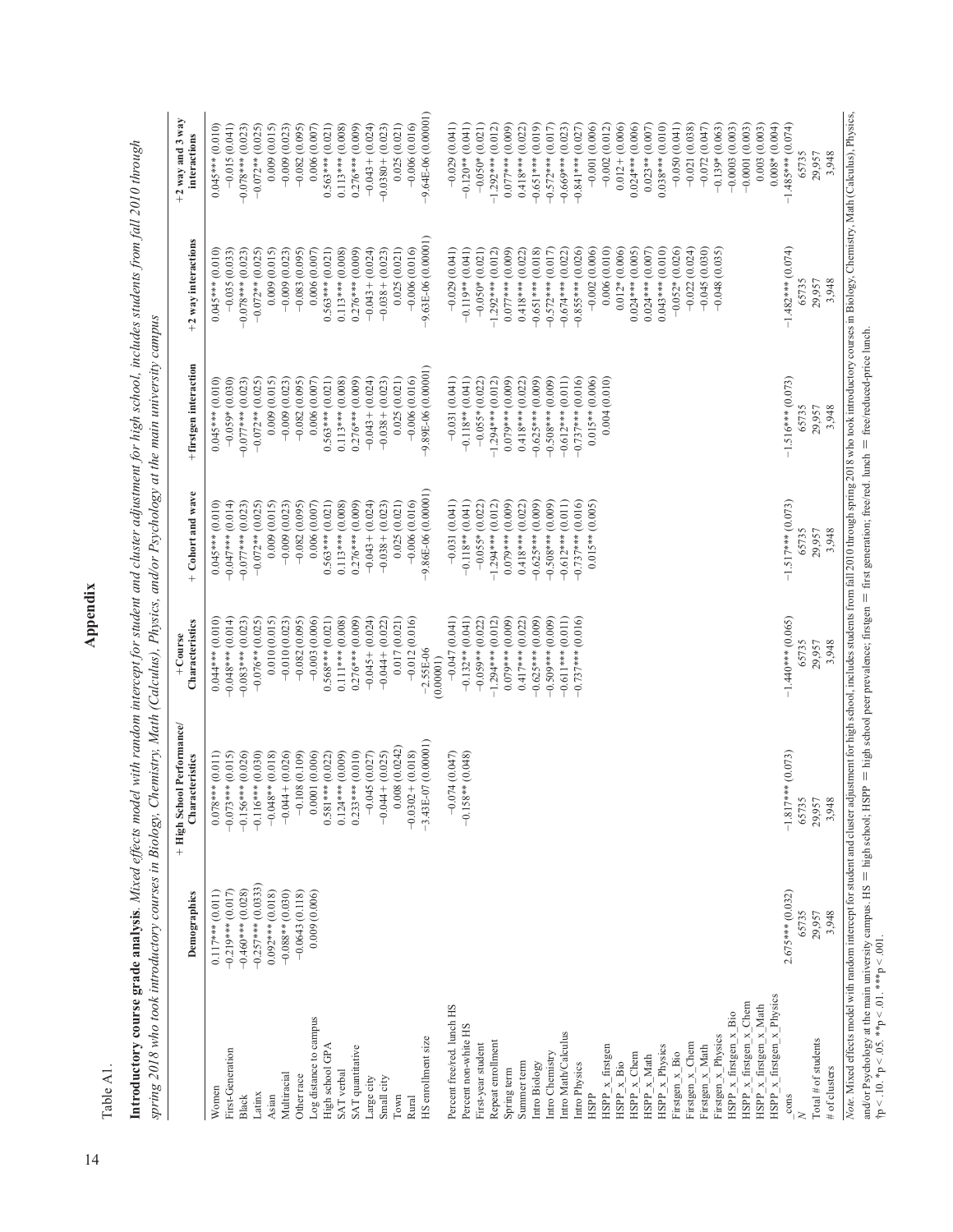## Table A2.

**Retention analysis.** *Logistic regression with cluster adjustment for high schools, includes students from fall 2010 through spring 2018 who took introductory courses in Biology, Chemistry, Math (Calculus), Physics, and/or Psychology at the main university campus. Includes students who enrolled but did not receive grades in these courses.*

|                                  |                    | +High School Performance/ |                      |                     |
|----------------------------------|--------------------|---------------------------|----------------------|---------------------|
|                                  | Demographics       | <b>Characteristics</b>    | + Cohort and wave    | $+$ interaction     |
| Women                            | $0.171***(0.028)$  | $0.094**$ (0.030)         | $0.093**$ (0.030)    | $0.091**$ (0.030)   |
| First-Generation                 | $-0.344***(0.044)$ | $-0.165***(0.039)$        | $-0.166***(0.038)$   | $-0.510***(0.080)$  |
| <b>Black</b>                     | $-0.412***(0.061)$ | $-0.277***$ (0.062)       | $-0.282***(0.064)$   | $-0.276***$ (0.064) |
| Latinx                           | $-0.243***(0.064)$ | $-0.183**$ (0.064)        | $-0.186**$ (0.065)   | $-0.181**$ (0.065)  |
| Asian                            | $0.262***(0.059)$  | $0.137*(0.057)$           | $0.137*(0.057)$      | $0.139*(0.057)$     |
| Multiracial                      | $-0.050(0.063)$    | $-0.036(0.063)$           | $-0.038(0.063)$      | $-0.037(0.063)$     |
| Other race                       | $-0.078(0.277)$    | $-0.070(0.287)$           | $-0.070(0.286)$      | $-0.066(0.286)$     |
| Log distance to campus           | $0.214***(0.0185)$ | $0.185***(0.022)$         | $0.177***$ $(0.020)$ | $0.176***(0.019)$   |
| High school GPA                  |                    | $0.412***(0.046)$         | $0.416***(0.043)$    | $0.418***(0.043)$   |
| SAT verbal                       |                    | $0.043*(0.020)$           | $0.042*(0.019)$      | $0.041*(0.019)$     |
| SAT quantitative                 |                    | $-0.019(0.027)$           | $-0.018(0.027)$      | $-0.019(0.027)$     |
| Large city                       |                    | $-0.066(0.088)$           | $-0.068(0.089)$      | $-0.068(0.088)$     |
| Small city                       |                    | $-0.164*(0.065)$          | $-0.173**$ (0.065)   | $-0.180**$ (0.065)  |
| Town                             |                    | $-0.192**$ (0.070)        | $-0.201**$ (0.069)   | $-0.203**$ (0.069)  |
| Rural                            |                    | $-0.177***$ (0.052)       | $-0.183***$ (0.053)  | $-0.181***$ (0.053) |
| HS enrollment size               |                    | $5.4E-06(0.00002)$        | $1.11E-05(0.00002)$  | $1E-05(0.00002)$    |
| Percent non-White HS             |                    | $-0.804***(0.161)$        | $-0.819***$ (0.157)  | $-0.805***(0.157)$  |
| Percent free/reduced<br>lunch HS |                    | $0.453**$ (0.151)         | $0.435**$ (0.147)    | $0.437**$ (0.146)   |
| <b>HSPP</b>                      |                    |                           | $-0.014(0.026)$      | $-0.035(0.028)$     |
| HSPP_x_firstgen                  |                    |                           |                      | $0.114***(0.024)$   |
| cons                             | $0.213*(0.104)$    | $-1.191***$ (0.185)       | $-1.122***(0.231)$   | $-1.055***(0.237)$  |
| N                                | 43240              | 43240                     | 43240                | 43240               |
| # of clusters                    | 4792               | 4792                      | 4792                 | 4792                |

*Note.* Logistic regression with cluster adjustment for high schools, includes students from fall 2010 through spring 2018 who took introductory courses in Biology, Chemistry, Math (Calculus), Physics, and/or Psychology at the main university campus. Includes students who enrolled but did not receive grades in these courses. HS = high school; HSPP = high school peer prevalence; firstgen = first generation; free/red. price lunch = free/reduced-price lunch.  $*_{p}$  < .05. \*\**p* < .01. \*\*\**p* < .001.

## **Acknowledgments**

This work was supported by National Science Foundation Grant #1524575.

## **ORCID iD**

Kevin R. Binning **b** <https://orcid.org/0000-0002-5396-4183>

## **Note**

1. We note that this is imperfect definition that glosses over potentially important distinctions within this demographic category (Nguyen & Nguyen, 2018).

#### **References**

- Armstrong, E. A., & Hamilton, L. T. (2013). *Paying for the party*. Harvard University Press. [https://doi.org/10.4159/har](https://doi.org/10.4159/harvard.9780674073517)[vard.9780674073517](https://doi.org/10.4159/harvard.9780674073517)
- Baumeister, R. F., & Leary, M. R. (1995). The need to belong: Desire for interpersonal attachments as a fundamental human

motivation. *Psychological Bulletin*, *117*(3), 497–529. [https://](https://doi.org/10.1037/0033-2909.117.3.497) [doi.org/10.1037/0033-2909.117.3.497](https://doi.org/10.1037/0033-2909.117.3.497)

- Binning, K. R., & Browman, A. S. (2020). Theoretical, ethical, and policy implications for conducting social–psychological interventions to close educational achievement gaps. *Social Issues and Policy Review*, *14*(1), 182–216.<https://doi.org/10.1111/sipr.12066>
- Binning, K. R., Kaufmann, N., McGreevy, E. M., Fotuhi, O., Chen, S., Kalender, Z. Y., Marshman, E., Limeri, L. B., Betancur, L., & Singh, C. (2020). Changing social contexts to foster equity in college science courses: An ecological-belonging intervention. *Psychological Science*, *31*(9), 1059–1070. [https://doi.](https://doi.org/10.1177/0956797620929984) [org/10.1177/0956797620929984](https://doi.org/10.1177/0956797620929984)
- Binning, K. R., & Unzueta, M. M. (2013). Perceiving ethnic diversity on campus: Group differences in attention to hierarchical representation. *Social Psychological and Personality Science*, *4*(4), 500–507.<https://doi.org/10.1177/1948550612459771>
- Brady, S. T., Cohen, G. L., Jarvis, S. N., & Walton, G. M. (2020). A brief social-belonging intervention in college improves adult outcomes for black Americans. *Science Advances*, *6*(18), eaay3689. <https://doi.org/10.1126/sciadv.aay3689>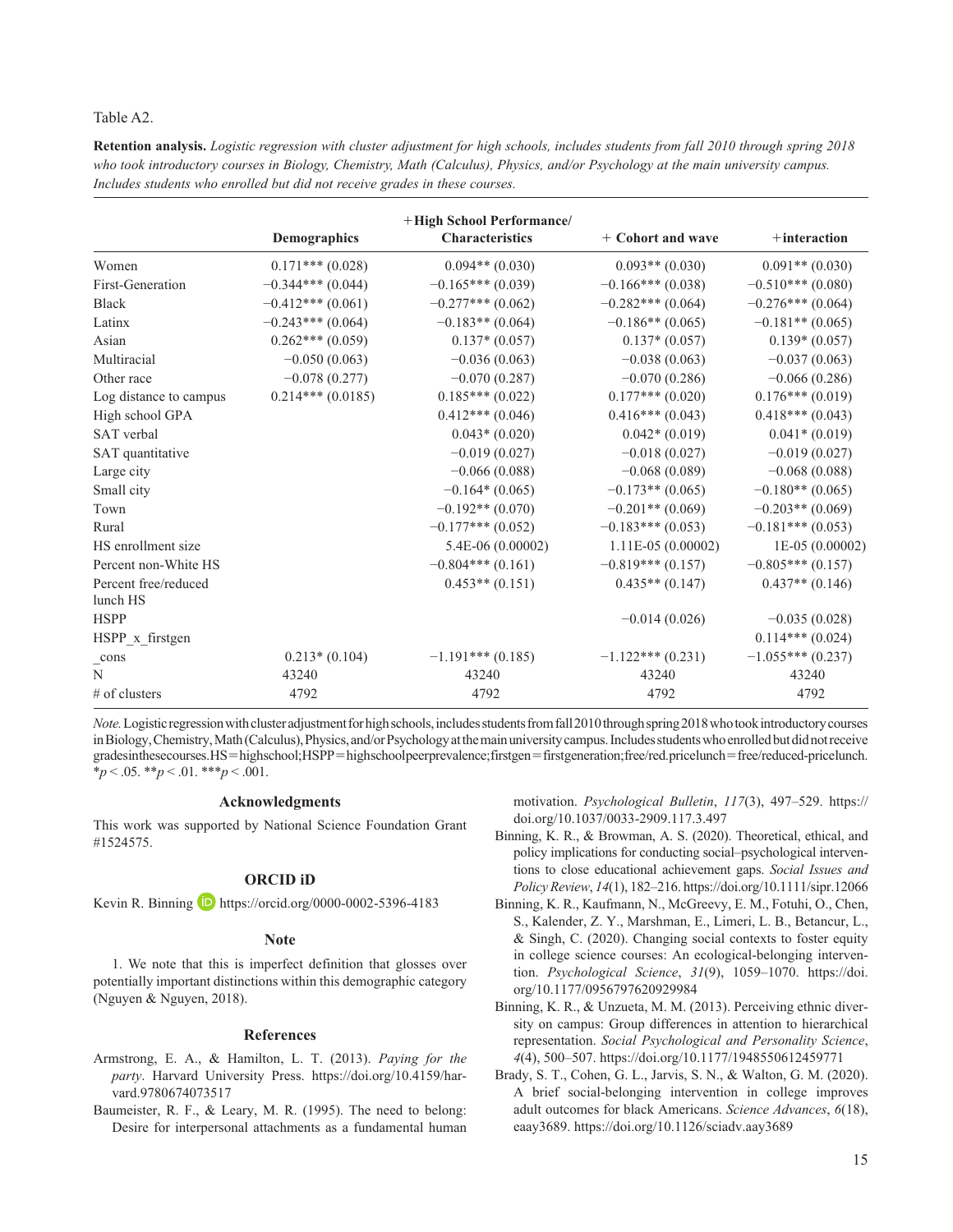- Castleman, B. L., & Page, L. C. (2020). *Summer melt: Supporting low-income students through the transition to college*. Harvard Education Press.
- Chen, S., Binning, K. R., Manke, K. J., Brady, S. T., McGreevy, E. M., Betancur, L., Limeri, L. B., & Kaufmann, N. (2021). Am I a science person? A strong science identity bolsters minority students' sense of belonging and performance in college. *Personality and Social Psychology Bulletin*, *47*, 593–606.
- Cohen, J., Cohen, P., West, S. G., & Aiken, L. S. (2003). *Applied multiple regression/correlation analysis for the behavioral sciences* (3rd ed.). Lawrence Erlbaum Associates.
- College Board. (2018). *Guide to the ACT®/SAT® Concordance*. [https://www.act.org/content/act/en/products-and-services/the](https://www.act.org/content/act/en/products-and-services/the-act/scores/act-sat-concordance.html)[act/scores/act-sat-concordance.html](https://www.act.org/content/act/en/products-and-services/the-act/scores/act-sat-concordance.html)
- Crocker, J., Major, B., & Steele, C. M. (1998). Social stigma. In D. T. Gilbert & S. T. Fiske (Eds.), *The handbook of social psychology* (Vol. 2, 4th ed., pp. 504–533). McGraw-Hill.
- Dennis, J. M., Phinney, J. S., & Chuateco, L. I. (2005). The role of motivation, parental support, and peer support in the academic success of ethnic minority first-generation college students. *Journal of College Student Development*, *46*(3), 223–236. <https://doi.org/10.1353/csd.2005.0023>
- Engle, J., Bermeo, A., & O'Brien, C. (2006). *Straight from the source: What works for first-generation college students*. The Pell Institute for the Study of Opportunities in Higher Education. <https://files.eric.ed.gov/fulltext/ED501693.pdf>
- Gee, L. K., Jones, J. J., Fariss, C. J., Burke, M., & Fowler, J. H. (2017). The paradox of weak ties in 55 countries. *Journal of Economic Behavior & Organization*, *133*(January), 362–372. <https://doi.org/10.1016/j.jebo.2016.12.004>
- Goffman, E. (1963). *Stigma: Notes on the management of spoiled identity*. Simon & Schuster.
- Gopalan, M., & Brady, S. T. (2020). College students' sense of belonging: A national perspective. *Educational Researcher*, *49*(2), 134–137.<https://doi.org/10.3102/0013189X19897622>
- Granovetter, M. S. (1973). The strength of weak ties. *American Journal of Sociology*, *78*(6), 1360–1380. [https://doi.](https://doi.org/10.1086/225469) [org/10.1086/225469](https://doi.org/10.1086/225469)
- Greenaway, V. P., & Turetsky, K. M. (2020). Socioecological diversity and inclusion: A framework for advancing diversity science. *Current Opinion in Psychology*, *32*(April), 171–176. <https://doi.org/10.1016/j.copsyc.2019.09.008>
- Guiffrida, D. A. (2006). Toward a cultural advancement of Tinto's theory. *Review of Higher Education*, *29*(4), 451–472. [https://](https://doi.org/10.1353/rhe.2006.0031) [doi.org/10.1353/rhe.2006.0031](https://doi.org/10.1353/rhe.2006.0031)
- Hale, C. J., Hannum, J. W., & Espelage, D. L. (2005). Social support and physical health: The importance of belonging. *Journal of American College Health*, *53*(6), 276–284. [https://doi.](https://doi.org/10.3200/JACH.53.6.276-284) [org/10.3200/JACH.53.6.276-284](https://doi.org/10.3200/JACH.53.6.276-284)
- Harackiewicz, J. M., Canning, E. A., Tibbetts, Y., Giffen, C. J., Blair, S. S., Rouse, D. I., & Hyde, J. S. (2014). Closing the social class achievement gap for first-generation students in undergraduate biology. *Journal of Educational Psychology*, *106*(2), 375–389.<https://doi.org/10.1037/a0034679>
- Harackiewicz, J. M., & Priniski, S. J. (2018). Improving student outcomes in higher education: The science of targeted intervention. *Annual Review of Psychology*, *69*, 409–435. [https://doi.](https://doi.org/10.1146/annurev-psych-122216-011725) [org/10.1146/annurev-psych-122216-011725](https://doi.org/10.1146/annurev-psych-122216-011725)
- Henning, J. A., Ballen, C. J., Molina, S., & Cotner, S. (2019). Hidden identities shape student perceptions of active learning environments. *Frontiers in Education*, *4*, 129. [https://doi.](https://doi.org/10.3389/feduc.2019.00129) [org/10.3389/feduc.2019.00129](https://doi.org/10.3389/feduc.2019.00129)
- Hoffman, M., Richmond, J., Morrow, J., & Salomone, K. (2002). Investigating sense of belonging in first-year college students. *Journal of College Student Retention: Research, Theory & Practice*, *4*(3), 227–256. [https://doi.org/10.2190/DRYC-](https://doi.org/10.2190/DRYC-CXQ9-JQ8V-HT4V)[CXQ9-JQ8V-HT4V](https://doi.org/10.2190/DRYC-CXQ9-JQ8V-HT4V)
- Hossler, D., & Gallagher, K. S. (1987). Studying student college choice: A three phase model and the implications for policymakers. *College and University*, *62*(3), 207–221. [https://](https://www.researchgate.net/publication/234741450_Studying_Student_College_Choice_A_Three-Phase_Model_and_the_Implications_for_Policymakers) [www.researchgate.net/publication/234741450\\_Studying\\_](https://www.researchgate.net/publication/234741450_Studying_Student_College_Choice_A_Three-Phase_Model_and_the_Implications_for_Policymakers) Student College Choice A Three-Phase Model and the [Implications\\_for\\_Policymakers](https://www.researchgate.net/publication/234741450_Studying_Student_College_Choice_A_Three-Phase_Model_and_the_Implications_for_Policymakers)
- Jeanty, P. W. (2010). *NEARSTAT: Stata module to calculate distance-based variables and export distance matrix to text file* (Statistical Software Components S457110) [Computer program]. Boston College Department of Economics. [https://ideas.](https://ideas.repec.org/c/boc/bocode/s457110.html) [repec.org/c/boc/bocode/s457110.html](https://ideas.repec.org/c/boc/bocode/s457110.html)
- Johnson, S. E., & Richeson, J. A. (2009). Solo status revisited: Examining racial group differences in the self-regulatory consequences of self-presenting as a racial solo. *Journal of Experimental Social Psychology*, *45*, 1032–1035. [https://doi.](https://doi.org/10.1016/j.jesp.2009.04.031) [org/10.1016/j.jesp.2009.04.031](https://doi.org/10.1016/j.jesp.2009.04.031)
- Layous, K., Davis, E. M., Garcia, J., Purdie-Vaughns, V., Cook, J. E., & Cohen, G. L. (2017). Feeling left out, but affirmed: Protecting against the negative effects of low belonging in college. *Journal of Experimental Social Psychology*, *69*(March), 227–231.<https://doi.org/10.1016/j.jesp.2016.09.008>
- Lieberman, M. D. (2013). *Social: Why our brains are wired to connect*. Oxford University Press.
- Lord, C. G., & Saenz, D. S. (1985). Memory deficits and memory surfeits: Differential cognitive consequences of tokenism for tokens and observers. *Journal of Personality and Social Psychology*, *49*(4), 918–926. [https://doi.org/10.1037//0022-](https://doi.org/10.1037//0022-3514.49.4.918) [3514.49.4.918](https://doi.org/10.1037//0022-3514.49.4.918)
- Matz, R. L., Fata-Hartley, C. L., Posey, L. A., Laverty, J. T., Underwood, S. M., Carmel, J. H., Herrington, D. G., Stowe, R. L., Caballero, M. D., & Cooper, M. M. (2018). Evaluating the extent of a large-scale transformation in gateway science courses. *Science Advances*, *4*(10), eaau0554. [https://doi.](https://doi.org/10.1126/sciadv.aau0554) [org/10.1126/sciadv.aau0554](https://doi.org/10.1126/sciadv.aau0554)
- McPherson, M., Smith-Lovin, L., & Cook, J. M. (2001). Birds of a feather: Homophily in social networks. *Annual Review of Sociology*, *27*, 415–444.<https://doi.org/10.1146/annurev.soc.27.1.415>
- Mishra, S. (2020). Social networks, social capital, social support and academic success in higher education: A systematic review with a special focus on "underrepresented" students. *Educational Research Review*, *29*(February), 100307. [https://](https://doi.org/10.1016/j.edurev.2019.100307) [doi.org/10.1016/j.edurev.2019.100307](https://doi.org/10.1016/j.edurev.2019.100307)
- Moschetti, R. V., & Hudley, C. (2015). Social capital and academic motivation among first-generation community college students. *Community College Journal of Research and Practice*, *39*(3), 235–251.<https://doi.org/10.1080/10668926.2013.819304>
- Murphy, M. C., Steele, C. M., & Gross, J. J. (2007). Signaling threat: How situational cues affect women in math, science, and engineering settings. *Psychological Science*, *18*(10), 879–885. <https://doi.org/10.1111/j.1467-9280.2007.01995.x>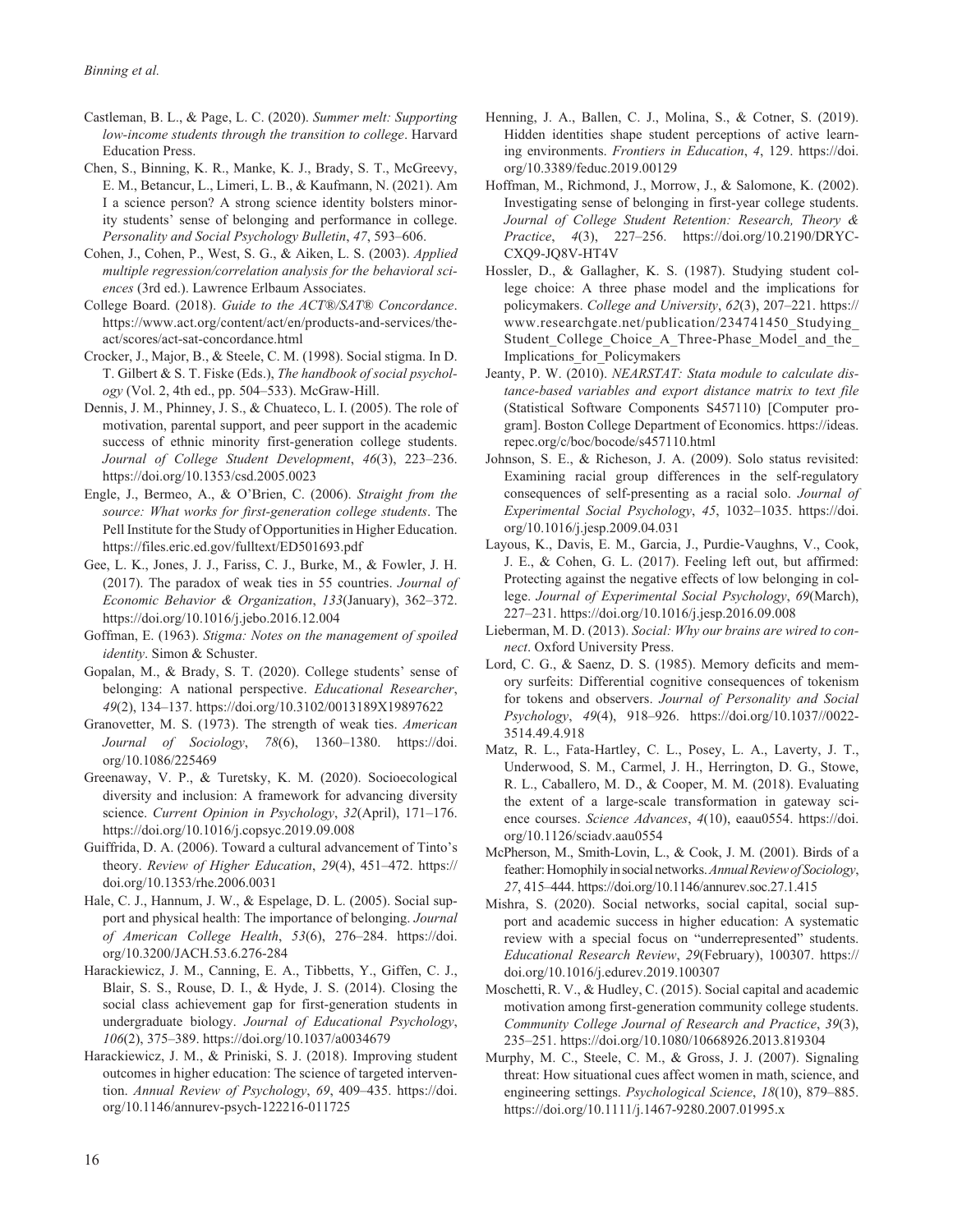- Nguyen, T.-H., & Nguyen, B. M. D. (2018). Is the "first-generation student" term useful for understanding inequality? The role of intersectionality in illuminating the implications of an accepted yet unchallenged—term. *Review of Research in Education*, *42*(1), 146–176. <https://doi.org/10.3102/0091732X18759280>
- Pachankis, J. E. (2007). The psychological implications of concealing a stigma: A cognitive-affective-behavioral model. *Psychological Bulletin*, *133*(2), 328–345. [https://doi.](https://doi.org/10.1037/0033-2909.133.2.328) [org/10.1037/0033-2909.133.2.328](https://doi.org/10.1037/0033-2909.133.2.328)
- Petty, T. (2014). Motivating first-generation students to academic success and college completion. *College Student Journal*, *48*(2), 133–140. [https://go.gale.com/ps/i.do?id=GALE%7CA](https://go.gale.com/ps/i.do?id=GALE%7CA377286769&sid=googleScholar&v=2.1&it=r&linkaccess=abs&issn=01463934&p=AONE&sw=w&userGroupName=tel_oweb&isGeoAuthType=true) [377286769&sid=googleScholar&v=2.1&it=r&linkaccess=ab](https://go.gale.com/ps/i.do?id=GALE%7CA377286769&sid=googleScholar&v=2.1&it=r&linkaccess=abs&issn=01463934&p=AONE&sw=w&userGroupName=tel_oweb&isGeoAuthType=true) [s&issn=01463934&p=AONE&sw=w&userGroupName=tel\\_](https://go.gale.com/ps/i.do?id=GALE%7CA377286769&sid=googleScholar&v=2.1&it=r&linkaccess=abs&issn=01463934&p=AONE&sw=w&userGroupName=tel_oweb&isGeoAuthType=true) [oweb&isGeoAuthType=true](https://go.gale.com/ps/i.do?id=GALE%7CA377286769&sid=googleScholar&v=2.1&it=r&linkaccess=abs&issn=01463934&p=AONE&sw=w&userGroupName=tel_oweb&isGeoAuthType=true)
- Piff, P. K., Kraus, M. W., & Keltner, D. (2018). Unpacking the inequality paradox: The psychological roots of inequality and social class. *In Advances in Experimental Social Psychology* (Vol. 57, pp. 530124). Academic Press.
- Posse Foundation. (2020). *About the Posse Foundation*. [https://](https://www.possefoundation.org/about-posse) [www.possefoundation.org/about-posse](https://www.possefoundation.org/about-posse)
- Prentice, D. A., & Miller, D. T. (1992). When small effects are impressive. *Psychological Bulletin*, *112*(1), 160–164. [https://](https://doi.org/10.1037/0033-2909.112.1.160) [doi.org/10.1037/0033-2909.112.1.160](https://doi.org/10.1037/0033-2909.112.1.160)
- Putnam, R. D. (2000). *Bowling alone: The collapse and revival of American community*. Simon & Schuster. [https://doi.](https://doi.org/10.1145/358916.361990) [org/10.1145/358916.361990](https://doi.org/10.1145/358916.361990)
- Richardson, R. C., Jr., & Skinner, E. F. (1992). Helping first-generation minority students achieve degrees. *New Directions for Community Colleges*, *1992*(80), 29–43. [https://doi.org/10.1002/](https://doi.org/10.1002/cc.36819928005) [cc.36819928005](https://doi.org/10.1002/cc.36819928005)
- Royston, P. (2004). Multiple imputation of missing values. *Stata Journal*, *4*(3), 227–241. [https://doi.org/10.1177/15368](https://doi.org/10.1177/1536867X0400400301) [67X0400400301](https://doi.org/10.1177/1536867X0400400301)
- Royston, P. (2005). Multiple imputation of missing values: Update of ice. *Stata Journal*, *5*(4), 527–536. [https://doi.org/10.1177/15](https://doi.org/10.1177/1536867X0500500404) [36867X0500500404](https://doi.org/10.1177/1536867X0500500404)
- Rumberger, R. W., & Palardy, G. J. (2005). Does segregation still matter? The impact of social composition on academic achievement in high school. *Teachers College Record*, *107*, 1999–2045.
- Sandefur, G. D., Meier, A. M., & Campbell, M. E. (2006). Family resources, social capital, and college attendance. *Social Science Research*, *35*(2), 525–553. [https://doi.org/10.1016/j.ssre](https://doi.org/10.1016/j.ssresearch.2004.11.003)[search.2004.11.003](https://doi.org/10.1016/j.ssresearch.2004.11.003)
- Scott, A. N., McNair, D. E., Lucas, J. C., & Land, K. M. (2017). From gatekeeper to gateway: Improving student success in an introductory biology course. *Journal of College Science Teaching*, *46*(4), 93–99. [https://doi.org/10.2505/4/](https://doi.org/10.2505/4/jcst17_046_04_93) [jcst17\\_046\\_04\\_93](https://doi.org/10.2505/4/jcst17_046_04_93)
- Sekaquaptewa, D., & Thompson, M. (2002). The differential effects of solo status on members of high-and low-status groups. *Personality and Social Psychology Bulletin*, *28*(5), 694–707. <https://doi.org/10.1177/0146167202288013>
- Soria, K. M., & Stebleton, M. J. (2012). First-generation students' academic engagement and retention. *Teaching in Higher Education*, *17*(6), 673–685. [https://doi.org/10.1080/13562517.](https://doi.org/10.1080/13562517.2012.666735) [2012.666735](https://doi.org/10.1080/13562517.2012.666735)
- Stanton-Salazar, R. D. (1997). A social capital framework for understanding the socialization of racial minority children and

youths. *Harvard Educational Review*, *67*(1), 1–41. [https://doi.](https://doi.org/10.17763/haer.67.1.140676g74018u73k) [org/10.17763/haer.67.1.140676g74018u73k](https://doi.org/10.17763/haer.67.1.140676g74018u73k)

- Stephens, N. M., Fryberg, S. A., Markus, H. R., Johnson, C. S., & Covarrubias, R. (2012). Unseen disadvantage: How American universities' focus on independence undermines the academic performance of first-generation college students. *Journal of Personality and Social Psychology*, *102*(6), 1178–1197. [https://](https://doi.org/10.1037/a0027143) [doi.org/10.1037/a0027143](https://doi.org/10.1037/a0027143)
- Stephens, N. M., Townsend, S. S., Markus, H. R., & Phillips, L. T. (2012). A cultural mismatch: Independent cultural norms produce greater increases in cortisol and more negative emotions among first-generation college students. *Journal of Experimental Social Psychology*, *48*(6), 1389–1393. [https://doi.](https://doi.org/10.1016/j.jesp.2012.07.008) [org/10.1016/j.jesp.2012.07.008](https://doi.org/10.1016/j.jesp.2012.07.008)
- Strayhorn, T. L. (2012). *College students' sense of belonging: A key to educational success for all students*. Routledge. [https://](https://doi.org/10.4324/9780203118924) [doi.org/10.4324/9780203118924](https://doi.org/10.4324/9780203118924)
- Swenson, L. M., Nordstrom, A., & Hiester, M. (2008). The role of peer relationships in adjustment to college. *Journal of College Student Development*, *49*(6), 551–567. [https://doi.org/10.1353/](https://doi.org/10.1353/csd.0.0038) [csd.0.0038](https://doi.org/10.1353/csd.0.0038)
- Tibbetts, Y., Harackiewicz, J. M., Canning, E. A., Boston, J. S., Priniski, S. J., & Hyde, J. S. (2016). Affirming independence: Exploring mechanisms underlying a values affirmation intervention for first-generation students. *Journal of Personality and Social Psychology*, *110*(5), 635–659. [https://doi.org/10.1037/](https://doi.org/10.1037/pspa0000049) [pspa0000049](https://doi.org/10.1037/pspa0000049)
- Tinto, V. (1993). *Leaving college: Rethinking the causes and cures of student attrition*. University of Chicago Press. [https://doi.](https://doi.org/10.7208/chicago/9780226922461.001.0001) [org/10.7208/chicago/9780226922461.001.0001](https://doi.org/10.7208/chicago/9780226922461.001.0001)
- Tinto, V. (2003). Learning better together: The impact of learning communities on student success. *Higher Education Monograph Series*, *1*(8), 1–8. [https://www.researchgate.net/publica](https://www.researchgate.net/publication/237333638_Learning_Better_Together_The_Impact_of_Learning_Communities_on_Student_Success)tion/237333638 Learning Better Together The Impact of Learning Communities on Student Success
- Turetsky, K. M., Purdie-Greenaway, V., Cook, J. E., Curley, J. P., & Cohen, G. L. (2020). A psychological intervention strengthens students' peer social networks and promotes persistence in STEM. *Science Advances*, *6*(45), eaba9221. [https://doi.](https://doi.org/10.1126/sciadv.aba9221) [org/10.1126/sciadv.aba9221](https://doi.org/10.1126/sciadv.aba9221)
- U.S. Census Bureau. (2017). *2017 U.S. gazetteer files: Zip code tabulation areas*. [https://www.census.gov/geo/maps-data/data/](https://www.census.gov/geo/maps-data/data/gazetteer2017.html) [gazetteer2017.html](https://www.census.gov/geo/maps-data/data/gazetteer2017.html)
- U.S. Department of Education, Institute of Education Sciences, National Center for Education Statistics. (2017a). *Common Core of Data: America's Public Schools* [Data set]. [https://nces.](https://nces.ed.gov/ccd/ccddata.asp) [ed.gov/ccd/ccddata.asp](https://nces.ed.gov/ccd/ccddata.asp)
- U.S. Department of Education, Institute of Education Sciences, National Center for Education Statistics. (2017b). *Private School Universe Survey* [Data set]. [https://nces.ed.gov/surveys/](https://nces.ed.gov/surveys/pss/pssdata.asp) [pss/pssdata.asp](https://nces.ed.gov/surveys/pss/pssdata.asp)
- Walton, G. M., & Brady, S. T. (2020). The social-belonging intervention. In G. M. Walton & A. J. Crum (Eds.), *Handbook of wise interventions: How social-psychological insights can help solve problems* (pp. 36–62). Guilford Press.
- Walton, G. M., & Cohen, G. L. (2007). A question of belonging: race, social fit, and achievement. *Journal of Personality and Social Psychology*, *92*(1), 82–96. [https://doi.org/10.1037/0022-](https://doi.org/10.1037/0022-3514.92.1.82) [3514.92.1.82](https://doi.org/10.1037/0022-3514.92.1.82)